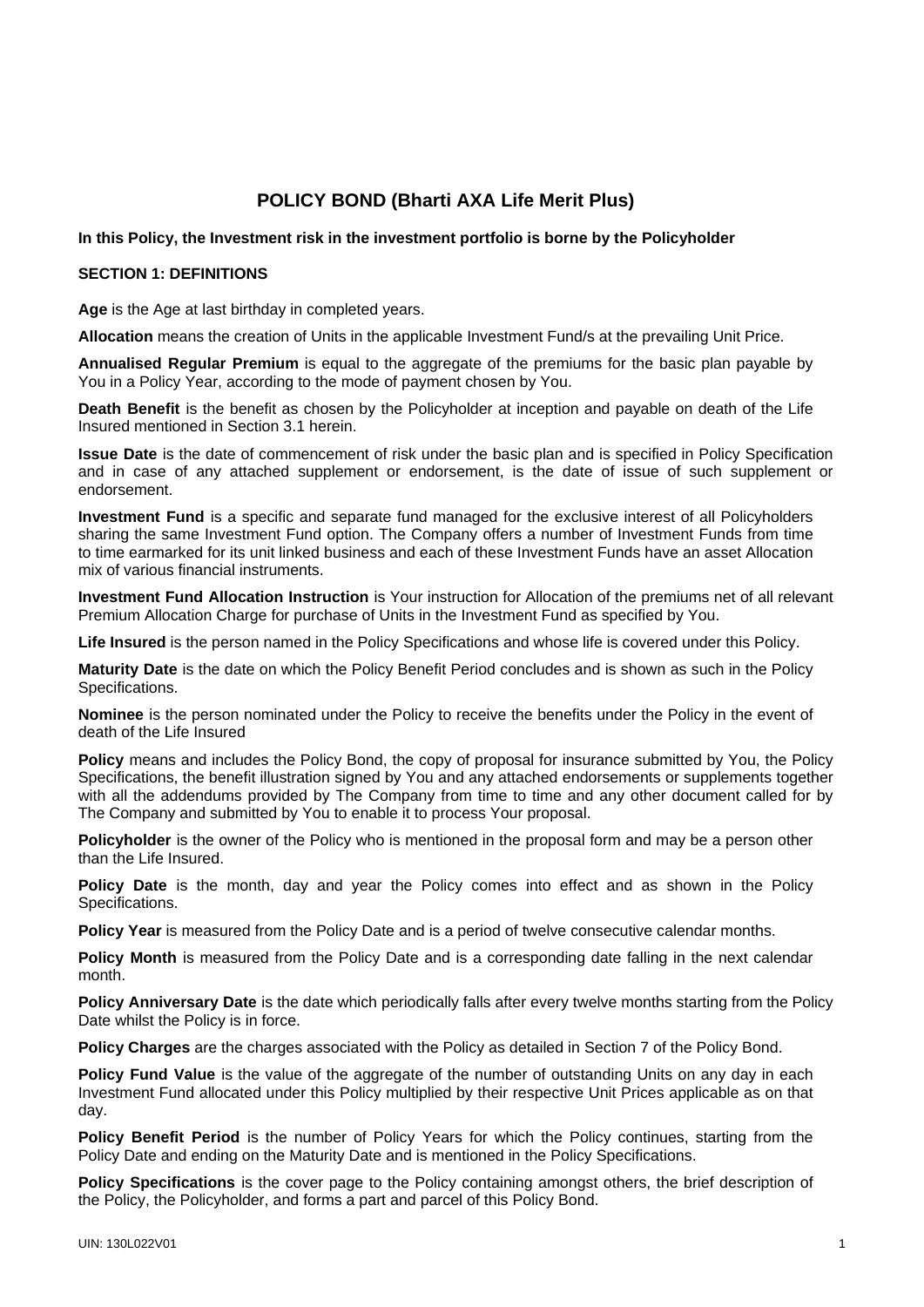**Switch** is the facility allowing the Policyholder to change the investment pattern by moving from one Investment Fund to other Investment Fund(s) amongst the Investment Funds offered under the Policy.

**Sum Assured** is the life insurance cover opted by You for the basic plan and is shown in the Policy Specifications.

**The Company** means Bharti AXA Life Insurance Company Limited.

**Top Up Premium** is the additional amount of premium paid by You whilst the Policy is in force and all Annualised Regular Premiums till date are paid by You.

**Unit** is a portion or a part of the underlying Investment Fund. Purchased from the Premiums under the Policies.

**Unit Price** is the value per Unit of each Investment Fund calculated in accordance with Section 5.4

**Valuation Date** is the date on which the Unit Price of the Investment Fund is determined in accordance with the Valuation provisions of this Policy and as mentioned in Section 5.4

**You/Your/Yours** is and refers to the Policyholder as mentioned in the proposal form.

#### **SECTION 2: GENERAL PROVISIONS**

#### **2.1 Product Description**

'Bharti AXA Life Merit Plus' is the name of the unit linked insurance product. Unit linked insurance products are different from traditional insurance products.

This is a Non Participating Policy, i.e.: the Policy does not provide for participation in the distribution of surplus or profits that may be declared by The Company.

The benefits payable under the Policy are linked to the Investment Fund/s and the respective Investment Fund performance. Being a unit linked Policy the Policyholder has the option to allocate the Annualised Regular Premium and Top Up Premium, if any, among one or more of the Investment Fund(s) as per the conditions of the Policy. You may choose to allocate the premium among a maximum number of Investment Funds at any time during the Policy Benefit Period which is currently limited to five.

Only a duly authorized officer of The Company has the power to change the Policy as per the request of the Policyholder. Neither an agent nor anyone other than a duly authorised officer of The Company has the power to waive any of the rights or requirements of the Policy.

The name of the product/investment fund(s) does not in any way indicate the quality/performance of the product/fund(s), its future prospects or returns.

#### **2.2 Assignment**

The Policyholder can assign the Policy to another person and in that event the Policyholder will be referred to as Assignor and the person to whom the Policy is assigned will be referred to as the Assignee. Assignment of the Policy requires satisfactory written notice in the form specified by The Company accompanied by the original Policy Bond to be sent to The Company at its office. The assignment would either be endorsed upon the Policy Bond or documented by a separate instrument, signed in either case by the Assignor stating specifically the fact of the assignment. The Company will not express any opinion on the validity or legality of the Assignment. Assignment can be done only for the entire Policy. Assignment shall automatically cancel a nomination.

## **2.3 Nomination**

Where the Policyholder is also the Life Insured, the Policyholder may at any time before the Policy matures, nominate a person/(s) as a Nominee to receive the Death Benefits in the event of the death of the Life Insured before maturity. Where such Nominee is a minor, the Policyholder may also appoint any person who is a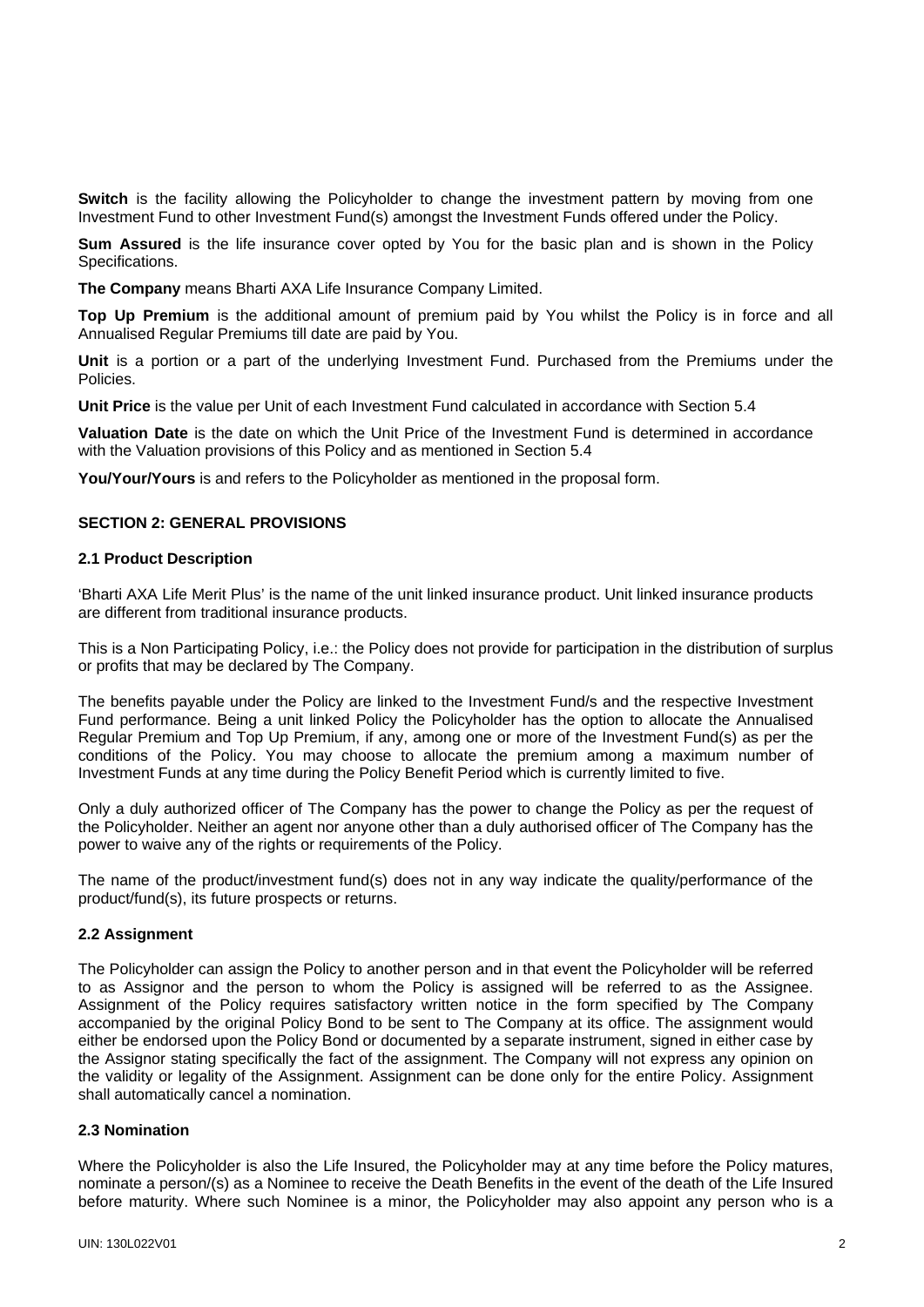major (also referred to as "Appointee"), to so receive the benefits under the Policy while the Nominee is a minor. The Company will not recognize a nomination or a change in nomination for the Policy, until it receives a written notice of the nomination or change in the nomination form from the Policyholder at its office. The Company will not express any opinion on the validity or legality of the nomination. Policyholder can make a nomination only with regard to the entire Policy. If no Nominee is alive at the time of death of the Life Insured, the Policyholder's estate shall be deemed to be the Nominee.

Where the Policyholder and Life Insured are different persons, the Policyholder or Policyholder's estate as the case may be, shall be entitled to receive the Death Benefits in the event of death of the Life Insured.

## **2.4 Suicide Exclusion**

If the Life Insured under the Policy, whether medically sane or insane, commits suicide, within one year of the Issue Date or the date of reinstatement of the Policy, as the case may be, the Policy shall be void and The Company will only be liable to pay the Policy Fund Value as on the Valuation Date following the intimation of death.

## **2.5 Validity**

The Policyholder and the Life Insured under the Policy have an obligation to disclose every fact material to assessment of the risk of issuing the Policy. Failure to disclose or misrepresentation of a material fact, will allow The Company to deny any claim, subject to the provisions of Section 45 of the Insurance Act, 1938.

As per Section 45, no Policy of Life Insurance effected before the commencement of this Act shall after the expiry of two years from the date of commencement of this Act and Policy of Life Insurance effected after the coming into force of this Act shall, after the expiry of two years from the date on which it was effected be called in question by an Insurer on the ground that the statement made in the proposal or in any report of a medical officer, or referee, or friend of the Life Insured, or in any document leading to the issue of the Policy, was inaccurate or false, unless the Insurer shows that such statement was on a material matter or suppressed facts which it was material to disclose and that it was fraudulently made by the Life Insured and that the Life Insured knew at the time of making it that the statement was false or that it suppressed facts which was material to disclose.

Provided that nothing in this section shall prevent the Insurer from calling for proof of Age at any time if it is entitled to do so, and no Policy shall be deemed to be called in question merely because the terms of the Policy are adjusted on subsequent proof that the Age of the Life Insured was incorrectly stated in the proposal.

#### **2.6 Misstatement of age or gender**

The charges payable under the Policy, more specifically mentioned under Section 7, have been calculated on the basis of the age and / or gender of the Life Insured as declared in the proposal form.

Without prejudice to The Company's other rights and remedies including those under the Insurance Act, 1938, if the age or gender of the Life Insured has been misstated or incorrectly mentioned, then the Company will determine the Policy Charges as described in Section 7, using the correct age and gender. This may be done in any of the following manner:

- (a) If the correct age is higher than the age declared in the proposal form, the Policy Charges payable under the Policy shall be altered corresponding to the correct age of the Life Insured from the Policy Date and the Proposer / Life Insured shall pay to the Company, the difference between the Policy Charges charged at such lower rate (more specifically mentioned under Section 7) and such recalculated higher rate retrospectively from the Policy Date.
- (b) If the correct age of the Life Insured is lower than the age declared in the proposal form, the Policy Charges payable under the Policy shall be altered corresponding to the correct age of the Life Insured from the Policy Date and the Company may adjust the difference by adding Units corresponding to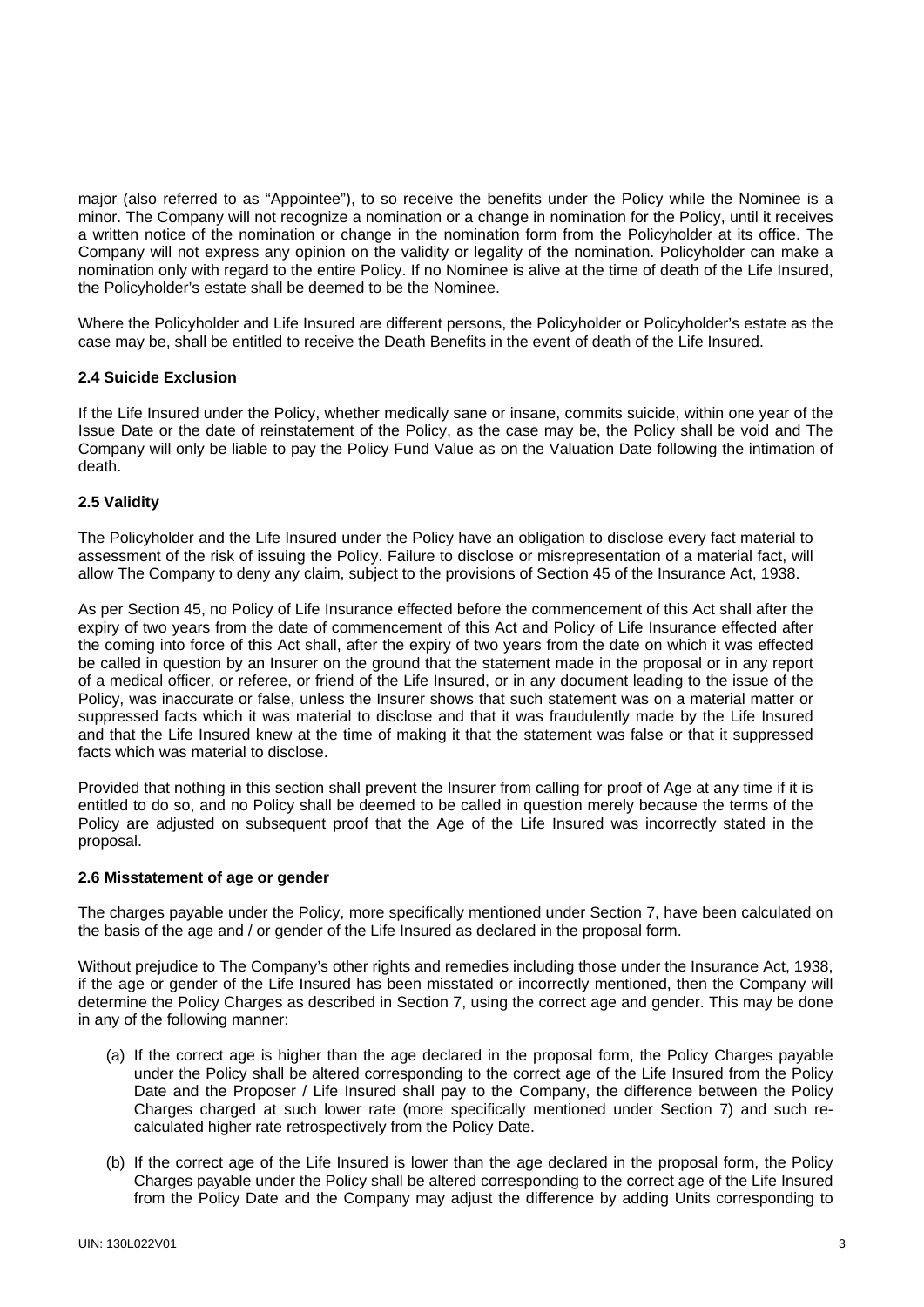the difference between the Policy Charges charged at such higher rate and the Policy Charges chargeable at such re-calculated lower rate retrospectively from the Policy Date.

Notwithstanding the above The Company may terminate the Policy and refund the Surrender Value if the Life Insured's correct date of birth/age is such as would have made him/her uninsurable

## **2.7 Primary Claim Documents**

The Company would require the following primary documents in support of a claim to enable processing of the claim, under the Policy:

- For Surrender/Maturity Benefit: the original Policy Bond;
- For Death Benefit:
- Original Policy Bond;
- Death Certificate of the Life Insured; and
- Claimant's Statement

The Company is entitled to call for additional documents based on the conditions among others the duration of the Policy and the circumstances of the death, accident or illness.

#### **2.8 Notice**

Any notice to be given to You under the Policy will be issued by post or electronic mail or telephone facsimile transmission to Your updated address/es in the records of The Company and is deemed to have been received by You within three business days after such dissemination. Any such notice will run from the time You are deemed to have received such notice.

#### **2.9 Free Look Option**

If you disagree with any of the terms and conditions of the Policy, you have the option to return the original Policy Bond along with a letter stating reasons for the objection within 15 days of receipt of the Policy Bond ("the free-look period"). The Policy will accordingly be cancelled and an amount equal to the sum of (Premium Allocation Charge, Policy Administration Charge, Risk Benefit Charge, deducted from the Policy Fund Value) and (the Policy Fund Value less stamp duty and underwriting expenses incurred by the Company), will be refunded to the Policyholder.

## **SECTION 3: POLICY BENEFITS**

#### **3.1 Death Benefit**

The Policyholder has an option to choose any one of the two Death Benefit options at the inception of the Policy. Once opted, the Death Benefit cannot be changed by the Policyholder during the tenure of the Policy.

#### **Option 1: Level Death Benefit**

On admission of claim upon death of the Life Insured, during the Policy Benefit Period, the Death Benefit payable to the Nominee will be the higher of:

• The Policy Fund Value; or

 • The Sum assured applicable at the time of death less all withdrawals (other than made out of Top Up Premium) made in accordance with the Partial Withdrawals provision of the Policy in the twelve months preceding the death of the Life Insured.

#### **Option 2: Increasing Death Benefit**

On admission of claim upon death of the Life Insured, during the Policy Benefit Period, The Death Benefit payable to the Nominee will be the sum of:

• The Policy Fund Value; and

• The Sum assured applicable at the time of death.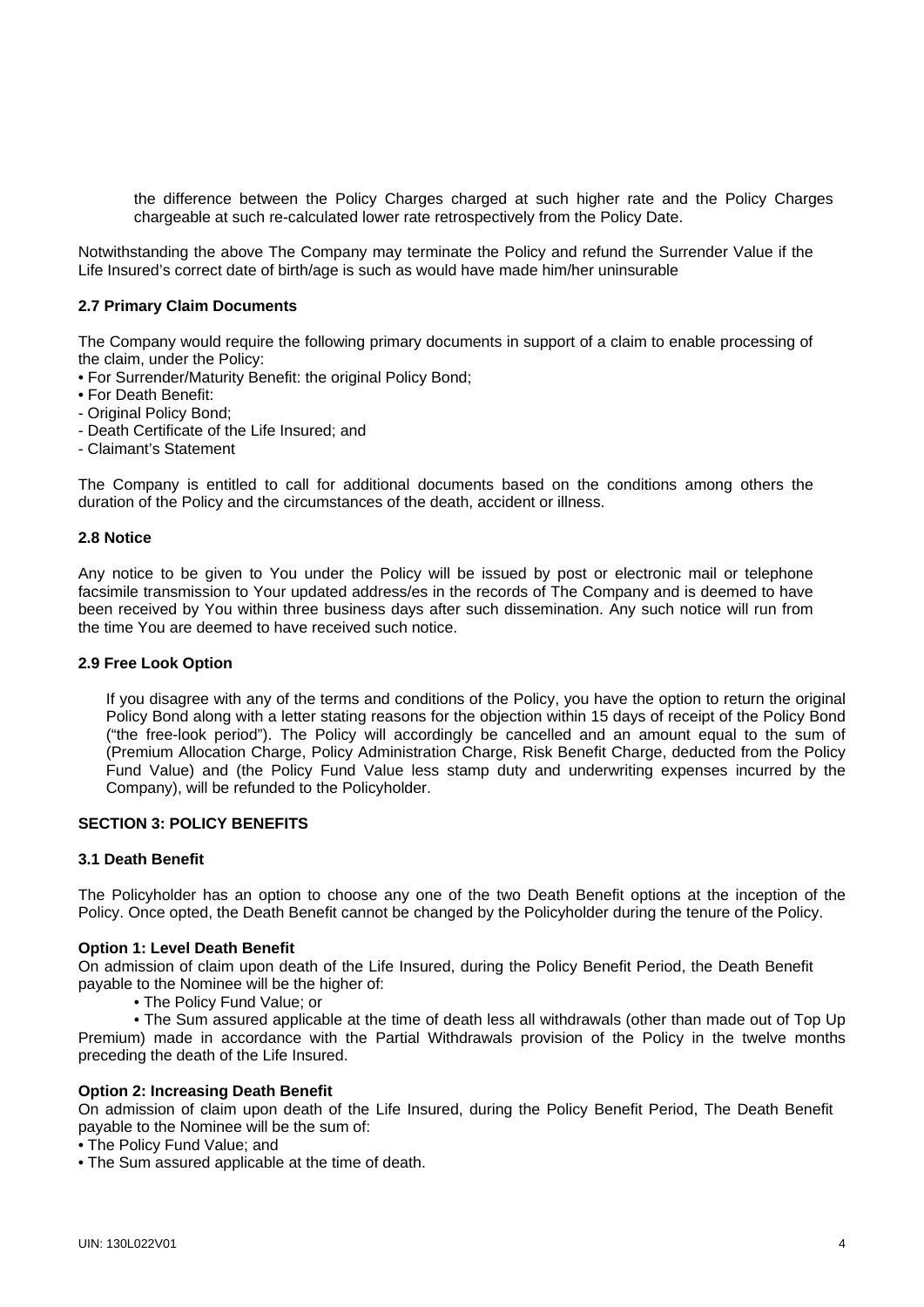The payment of Death Benefit is made by cancellation of the outstanding Units under the Policy. For the cancellation of Units, the applicable Unit Price would be in accordance with the provisions contained in Section 6.2

Provided that where the death of the Life Insured takes place before the Policy Anniversary Date, immediately after the Life Insured attaining the Age of 5 years, only the Policy Fund Value shall be payable to the Policyholder.

# **3.2 Maturity Benefit**

Subject to the Policy being in effect, the Policy shall mature on the Maturity Date and the Policy Fund Value shall be payable to You.

On the Maturity Date, You shall be entitled to choose any one of the following options for claiming the Maturity Benefit:

- 1. Lump sum payment of the Policy Fund Value; or
- 2. Withdrawal of Maturity Benefit at regular intervals chosen by You during the Extended Maturity Period
- 3. A combination of the above mentioned two options

The Extended Maturity Period is the period not exceeding five years commencing from the Maturity Date and is an option available to You. You are not entitled to any Death Benefit or option of partial withdrawals or Switches between Investment Funds during this period. However at any time during the Extended Maturity Period, You can withdraw the balance available Policy Fund Value as on that date.

In case of option 2 or 3, the inherent risk of fluctuating markets during the Extended Maturity Period, in respect of Policy Fund Value, shall be borne by You and applicable Fund Management Charge as specified in Section 7.3 will be levied.

If the Life Insured dies during the Extended Maturity Benefit Period, then the existing Policy Fund Value shall be paid to the Nominee (where Life Insured and Policyholder are one and the same person) or Policyholder (where Life Insured and Policyholder are different persons).

You are required to apply to the Company, in the specified form, intimating of the choice of the Maturity Benefit option, at least 90 days prior to the Maturity Date. The default option in case of non-receipt of such an application would be Option 1 as mentioned above.

#### **3.3 Guaranteed Additions**

Subject to the policy being in force & the Policyholder having paid (or the company having received) at least 5 Annualised Regular Premiums, Guaranteed Additions will be credited at the end of the fifteenth and twentieth anniversary date, by crediting additional units to your investment fund.

| <b>End of Policy Year</b> | <b>Guaranteed Addition</b>                                                                                                                      |  |
|---------------------------|-------------------------------------------------------------------------------------------------------------------------------------------------|--|
| 15                        | Sum of Allocation Charges + 5% of premium extra<br>addition is added to the fund                                                                |  |
| 20                        | 4% Simple Interest per annum on Premium<br>Allocation Charges, from the time of deduction of<br>Premium Allocation Charge, is added to the fund |  |

The Guaranteed Additions will be as follows:

The Guaranteed Additions paid out shall be 100% and 72.20% of Annualised Regular Premium in the 15<sup>th</sup> and the 20<sup>th</sup> Policy Year respectively.

In case Policy Holder opts for cover continuance option after completion of 3 policy years but before 5 policy years, guaranteed additions will not be payable. Whereas, if cover continuance option is opted after completion of 5 policy years, guaranteed additions are payable on specified time.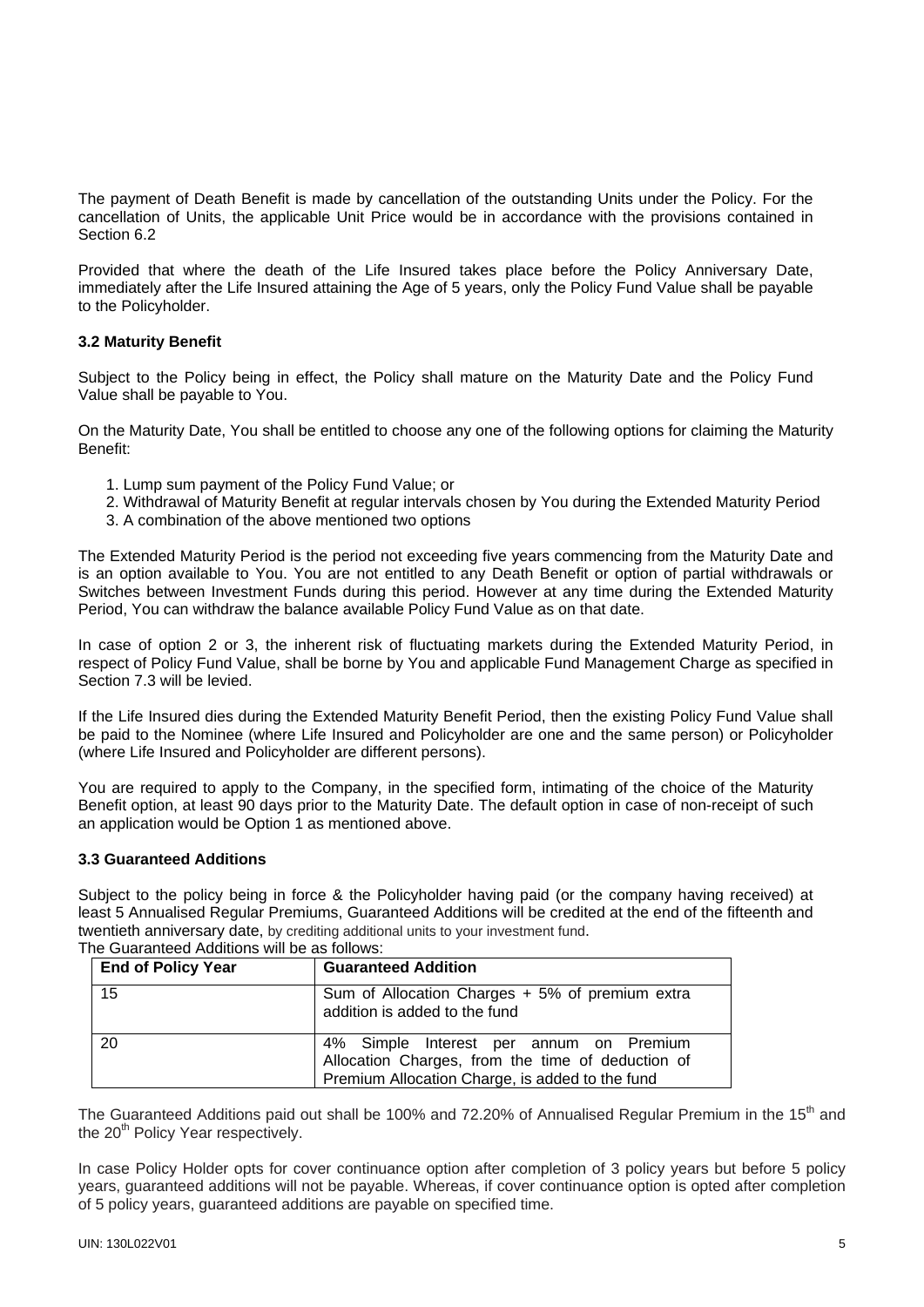#### **3.4 Special Additions**

Subject to the Policy being in effect, Special Additions will be credited to the Policy on the twenty fifth policy anniversary date and on every fifth Policy Anniversary Date after the twenty fifth Policy Anniversary Date. This Allocation is done by creating additional Units to Your Policy across the Investment Funds, in the same proportion as Your Investment Fund Allocation Instruction then in effect.

The Special Additions would be as follows:

| <b>End of Policy Year</b> |                    |       |            | Special Additions as % of Average<br><b>Policy Fund Value</b> |        |      |
|---------------------------|--------------------|-------|------------|---------------------------------------------------------------|--------|------|
| 25                        | and<br>anniversary | everv | subsequent | fifth                                                         | policv | 2.5% |

The Average Policy Fund Value is equal to the average of the Policy Fund Values as on the last date of each of the preceding 36 months.

## **3.5 Partial Withdrawal of Units**

The Policyholder has the option to apply for Partial Withdrawal of money from the Policy Fund Value in the specified form, at any time after the completion of three Policy Years, provided the Policy is in force. In a Policy Year You are entitled to make only two Partial Withdrawals, subject to the limit of minimum and maximum Partial Withdrawal amount. These two Partial Withdrawals in a Policy Year are free of charge This withdrawal shall be subject to prevalent administrative rules regarding minimum and maximum Partial Withdrawal amounts. The current limit on the minimum withdrawal is Rs.5,000. Additionally, the maximum Partial Withdrawal amount should not exceed 20% of the Policy Fund Value at the time of withdrawal.

In case the Policy Fund Value becomes less than 150% of the Annualised Regular Premium after the Partial Withdrawal, the Policy will be terminated and the Policy Fund Value will be paid out.

For the Partial Withdrawal, the cancellation of Units shall first be done from the Policy Fund Value corresponding to the Top Up Premiums paid till then subject to the Top Up Premium having been invested for three completed years from the date of payment of such Top Up Premium. However this condition will not apply if the Top Up Premium is paid during the last three years of the Policy Benefit Period.

In case the Life Insured is a minor, the facility of Partial Withdrawal from the Policy can only be availed once the Life Insured has attained an Age of 18 years.

#### **3.6 Full Withdrawal of Units (Policy Surrender)**

The Policyholder has the option to apply for Surrender of the Policy. Surrender of the Policy shall terminate the Policy and extinguish all Your rights, benefits and interests in the Policy.

Surrender Value is at all times equal to the Policy Fund Value less Surrender Charge applicable for the Policy Year when the surrender request was made. Please refer Section 7.5 for Surrender Charges.

If the Policy is surrendered before the completion of three Policy Years then the surrender value, calculated as at the date the request of such surrender by the Policyholder , shall be frozen and become payable after the completion of three Policy Years.

#### **3.7 Change in the Investment Fund Allocation (Premium Redirection)**

The Investment Fund Allocation as chosen by You at the time of inception of the Policy can be modified only after the first Policy Year by submitting the Investment Fund Allocation Instruction. Units will be created in each of the prevalent Investment Funds for all the future premiums as per the modified Investment Fund Allocation Instruction.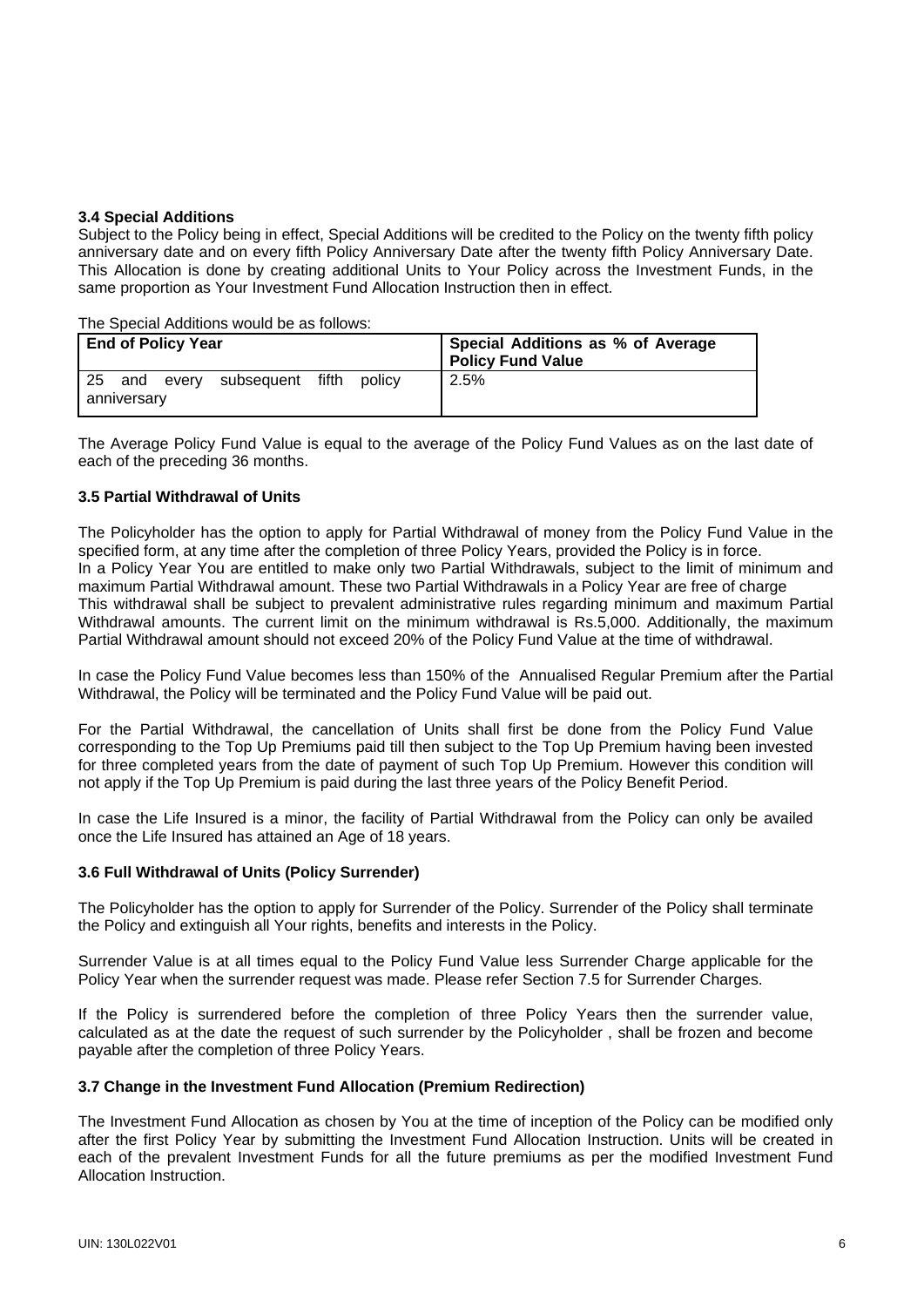The Investment Fund Allocation Instruction is subject to a minimum Allocation percentage in a chosen Investment Fund/s, which is currently 5%. Currently, the number of Investment Funds is limited to five. The change in the Investment Fund Allocation will be effective from the next premium due date.

## **SECTION 4: POLICY PREMIUMS**

 **4.1** Total Monthly/Half yearly/Annual Premium is mentioned in the Policy Specifications as the premium payable by You on the due dates for payment in the mode chosen. Such premium is payable on the due date for payment and in any case not later than the grace period of 30 days from due date.

In this policy, a change in premium payment mode is not allowed at anytime during the Policy Benefit Period.

In this policy, a change in premium is not allowed at anytime during the Policy Benefit Period.

 **4.2** Annualised Regular Premium received by The Company (net of the relevant Premium Allocation Charge) is used to create Units in the relevant Investment Funds for Allocation to the Policy Fund in accordance with the Investment Fund Allocation Instruction then in effect under the Policy. The Units will be created on the Valuation Dates of the relevant Investment Fund/s as per the provisions of the section 6 contained herein.

 **4.3** Top Up Premium: At any time during the Policy Benefit Period after the completion of three Policy Years, You may in addition to Your Annualised Regular Premium, apply for payment of Top Up Premium in the specified form, subject to the following conditions:

• The Policy is in effect; and

• Annualised Regular Premium due till the date of the application has been paid in full; and

 • Total of the Top Up Premiums does not exceed an amount equivalent to 25% of the total Annualised Regular Premium of the Basic Plan paid up to the date of the application.

Top Up Premium has no effect on the Sum assured. As per the applicable administrative rules of The Company, the minimum amount of Top Up Premium is Rs.500.

The creation of Units with the Top Up Premium (net of the relevant Premium Allocation Charge) in the relevant Investment Funds will be made in accordance with the Investment Fund Allocation Instructions for that particular Top Up Premium. The Units will be created on the Valuation Dates of the relevant Investment Funds as per the provisions mentioned in Section 6 herein.

Where the instruction for the Investment Fund Allocations is not received for the Top Up Premium, the investment shall be made in accordance with the Investment Fund Allocation Instruction then in effect under the Policy for the Annualised Regular Premium.

Top Up Premium is subject to a lock in period of three years from the date of making such a Top Up Premium for Partial Withdrawals. However this condition of the minimum lock in period will not apply if the Top Up Premium is paid during the last three years of the Policy Benefit Period.

#### **4.4 Discontinuance of premium**

#### **a. Discontinuance of premium within three years of the Policy Date**

If any premium due within the first three years Policy Years remains unpaid even after the grace period of 30 days from the date of unpaid Premium, the benefit of the Sum assured in the Policy will cease to exist from the date of such unpaid premium (also termed as 'Lapse Date') and the Policy will lapse.

Death Benefit (as in section 3.1) payable during the grace period will be reduced by the outstanding Policy Charges.

However, the Policy Fund Value will continue to participate in the performance of the investment funds till the period allowed for reinstatement of the Policy and the investment risk in the investment portfolio shall be borne by the policyholder during this period.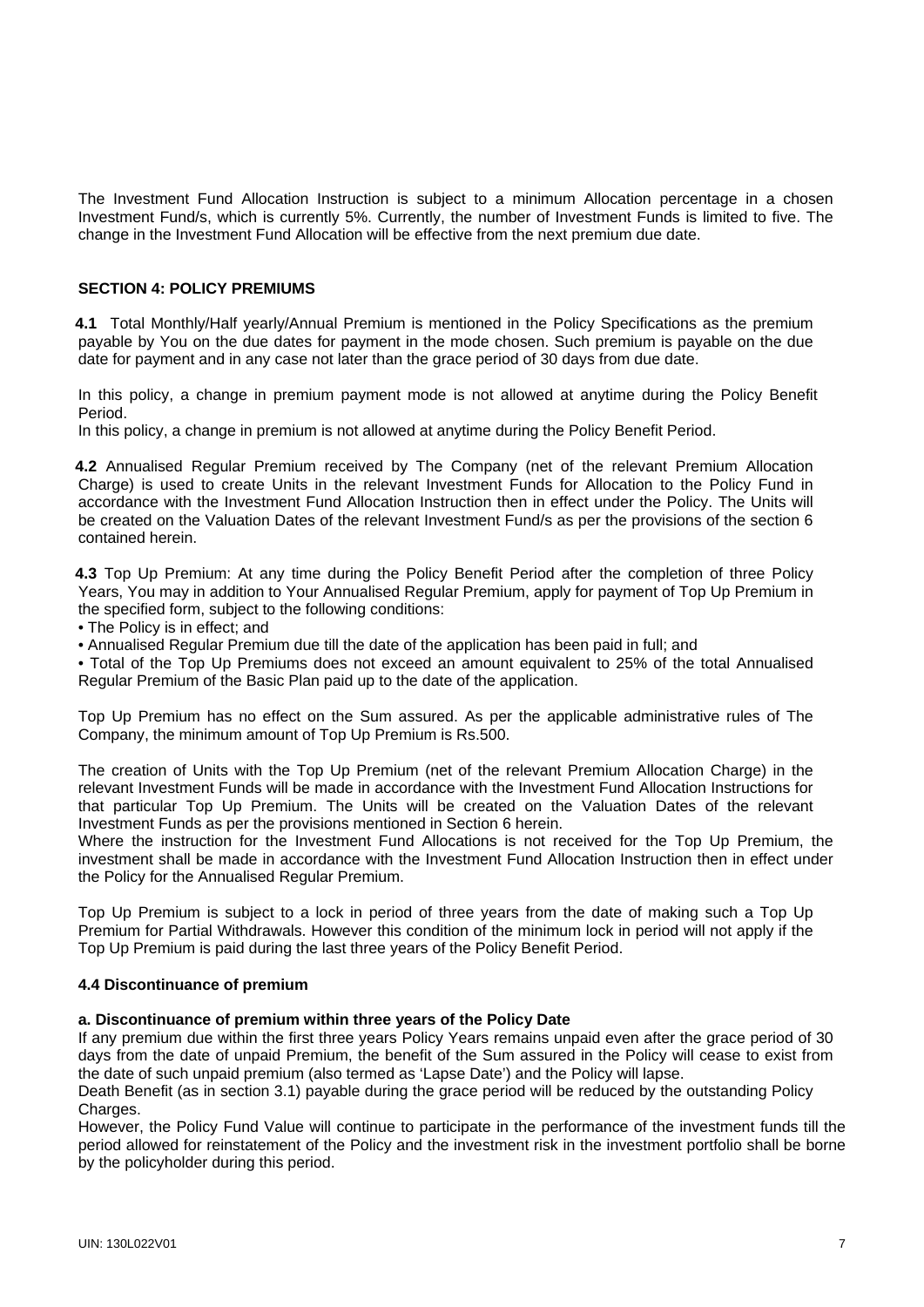**Reinstatement of the Policy:** The Policyholder can apply for reinstatement of the lapsed Policy within two years from the date of the first unpaid premium ("Reinstatement Period"). Such Reinstatement shall be subject to the following conditions:

• Satisfactory evidence of insurability of the Life Insured ; and

 • Payment in full of an amount equal to all the Annualised Regular Premiums due but unpaid till the Effective Date of reinstatement

The Effective Date of Reinstatement is the date on which the above requirements are met and approved by The Company. On this date, all outstanding Policy Charges shall be deducted from the above payment for the period between the Lapse Date and the Effective Date of Reinstatement.

In case of surrender of the Policy during the Reinstatement Period, the Policy Fund Value as on the date of Surrender net of Surrender Charge shall be payable on the date of request of the Surrender or at the completion of the third Policy Year, whichever is later.

If the policy is reinstated within period available for reinstatement Guaranteed Additions shall be payable at the specified time.

In case of death of the Life Insured during the time allowed for Reinstatement of a lapsed Policy, the Policy Fund Value will be paid.

If the Policy is not reinstated during the Reinstatement Period, the Policy will stand terminated and the Policy Fund Value as at the expiry of Reinstatement Period net of Surrender Charge as on the lapse date shall be payable at the completion of the third Policy Year or at the end of the Reinstatement Period, whichever is later.

#### **b. Discontinuance of premium after three Policy Years**

If the due premium has been paid for at least three consecutive Policy Years from the Policy Date and subsequent premiums are unpaid, You may reinstate the Policy within two years from the date of first unpaid premium. Such reinstatement can only be made by paying all the unpaid premiums and the appropriate Premium Allocation Charge shall be deducted from the above mentioned payment. During the period allowed for reinstatement, the Policy shall continue to be in effect by levying applicable Policy Charges. At the end of the allowed period for reinstatement, if the Policy is not reinstated the Policy shall be terminated by paying the Surrender Value. In the event of death during the given period of reinstatement, the benefits payable shall be as per section 3.1, and the Policy will cease to exist.

**c. Cover Continuance Option after three Policy years:** You are however entitled to submit a written notice to The Company within the period allowed for the reinstatement of the Policy opting to continue the Policy. The Company will continue deduction of applicable Policy Charges and keep the Policy in effect until the Policy Fund Value does not fall below the amount equivalent to the sum of 150% of one Annualised Regular Premium of the Basic Plan .

#### **In case you opt for this option, you will not be eligible for Guaranteed Additions**

Where the Policy Fund Value falls to the level of an amount equal to the sum of 150% of Annualised Regular Premium of the Basic Plan or the Policy Fund Value is inadequate for the deduction of the applicable Policy Charges as per Section 7 whichever is earlier, the Policy shall stand terminated and the Surrender Value shall be paid.

#### **d. Cover Continuance Option after five Policy years**

After five Policy Years you can opt to discontinue the payment of premium while still keeping the Policy in effect, by submitting a written notice to The Company. In case discontinuance of premium payment has been opted by you, by submitting a written notice to The Company, no further premiums or Top Up Premiums can be paid by You. The Company will continue deduction of applicable Policy Charges and keep the Policy in effect until the Policy Fund Value does not fall below the amount equivalent to sum of 150% of one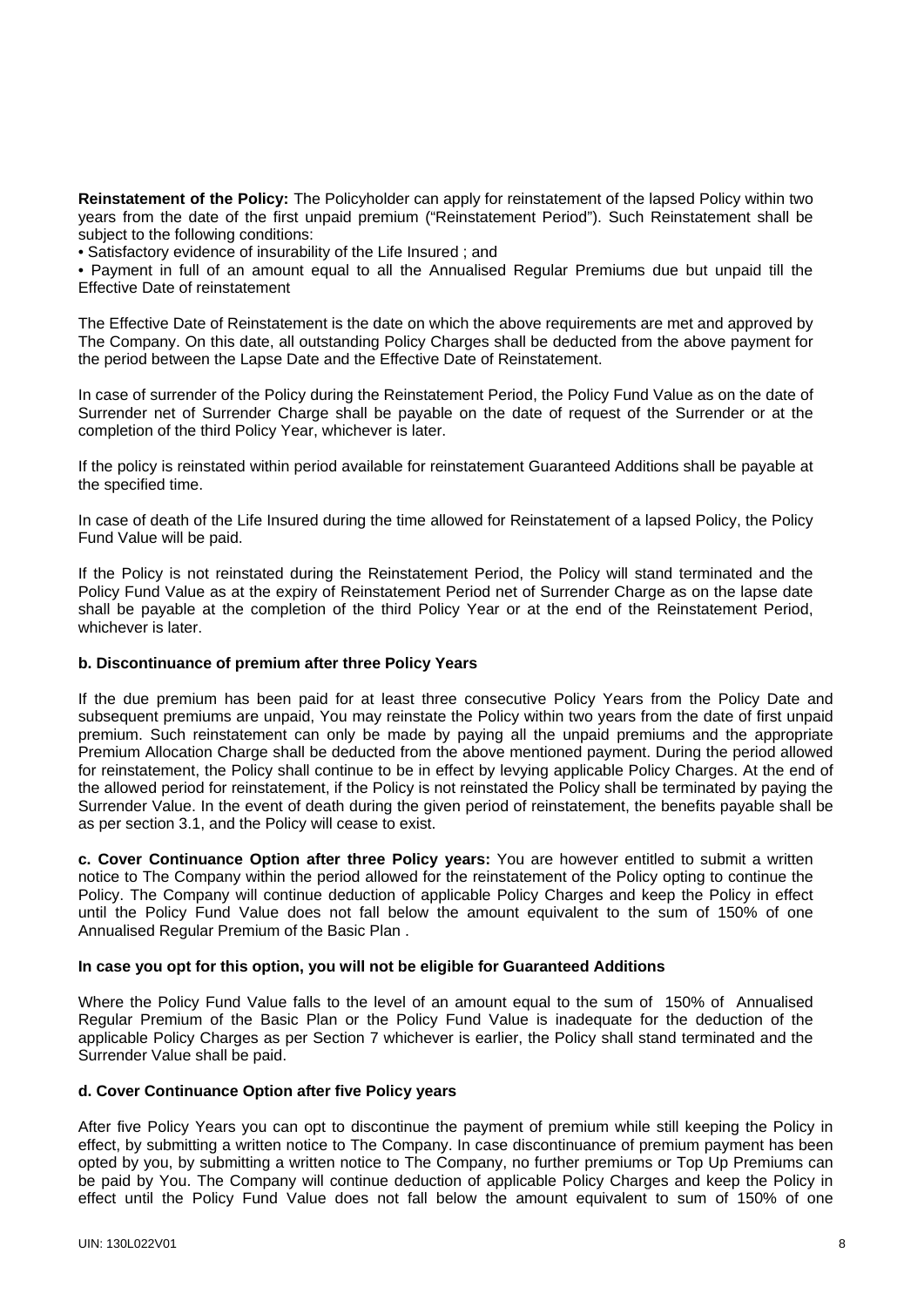Annualised Regular Premium of the Basic Plan. In the event of death during this period, the benefits payable shall be as per section 3.1, and the Policy will cease to exist.

#### **In case you opt for this option, you will be eligible for Guaranteed Additions.**

Where the Policyholder fails to submit the notice to The Company within two years from the date of last unpaid premium, the Policy shall stand terminated and the Surrender Value shall be paid at the end of such period of two years.

Where the Policy Fund Value falls to the level of an amount equal to 150% of Annualised Regular Premium of the Basic Plan or the Policy Fund Value is inadequate for the deduction of the applicable Policy Charges as per Section 7 whichever is earlier, the Policy shall stand terminated and the Surrender Value shall be paid.

# **SECTION 5: INVESTMENT FUNDS**

**5.1** The Company holds legal and beneficial interests in the assets of each Investment Fund and has sole discretion on the investment and the management of each Investment Fund within the defined asset portfolio Allocation as set out under section 5.2. The five Investment Funds currently offered under the Policy by The Company are – Growth Opportunities Fund, Grow Money Fund, Save'n' grow Money Fund, Steady Money Fund and Safe Money Fund

 **5.2** The Company will manage the investment mix of each of the Investment Fund according to the following indicative schedule:

| <b>Investment Fund Options</b>                                                                                                                                                 |                                 |                       |                         |                           |                       |
|--------------------------------------------------------------------------------------------------------------------------------------------------------------------------------|---------------------------------|-----------------------|-------------------------|---------------------------|-----------------------|
|                                                                                                                                                                                | Growth<br>Opportunities<br>Fund | Money<br>Grow<br>Fund | Steady<br>Money<br>Fund | Save'n'grow<br>Money Fund | Safe<br>Money<br>Fund |
| Listed equities                                                                                                                                                                | 80%-100%                        | 80%-100%              | N.A.                    | 0%-60%                    | N.A.                  |
| Government bonds<br>and securities                                                                                                                                             | N.A.                            | N.A.                  | 20%-80%                 | $0\% - 40\%$              | $0% -$<br>60%         |
| Corporate<br>bonds<br>rated AA or above<br>other<br>or<br>any<br>equivalent rating by<br>CRISIL<br>any<br>or<br>other<br>approved<br>rating agency and<br><b>Bank Deposits</b> | N.A.                            | N.A.                  | 20%-80%                 | 0%-50%                    | $0 - 60%$             |
| Cash and<br>money<br>market securities                                                                                                                                         | $0 - 40%$                       | 0%-40%                | 0%-40%                  | $0\% - 40\%$              | $0 - 40%$             |

#### **5.3 Investment Objectives of the Investment Funds**

| Investment Fund                                                                                                                               | Objective                                                                                                                                      | <b>Risk Profile</b> |
|-----------------------------------------------------------------------------------------------------------------------------------------------|------------------------------------------------------------------------------------------------------------------------------------------------|---------------------|
| Grow<br>To provide long term capital appreciation through<br>Money<br>investing across a diversified high quality equity<br>Fund<br>portfolio |                                                                                                                                                | High                |
| Save'n'grow<br>Money Fund                                                                                                                     | To provide steady accumulation of income in<br>medium to long term by investing in high quality<br>debt papers and government securities and a | Moderate            |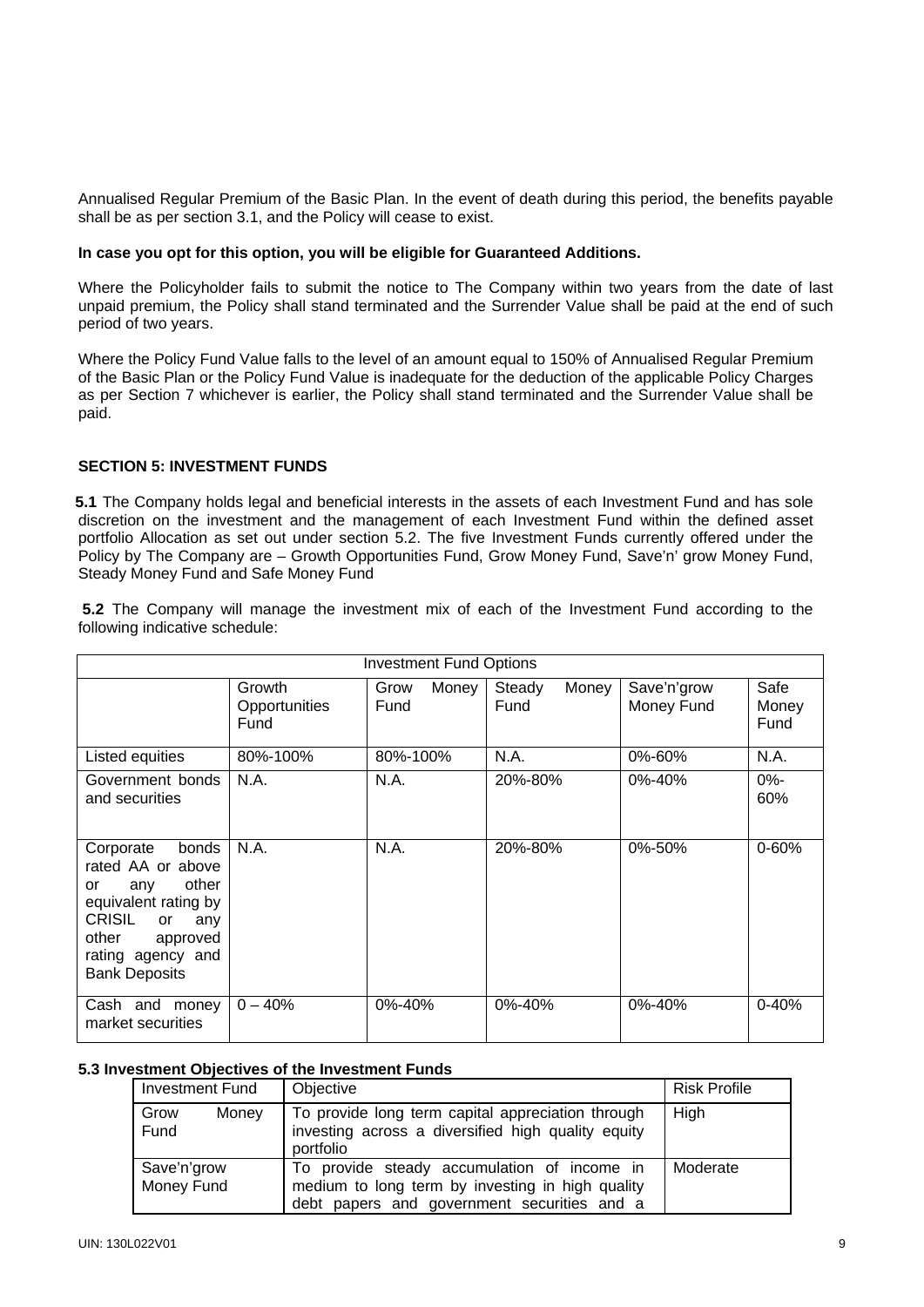|                                 | limited opportunity of capital appreciation. This<br>would be more of a defensively managed fund                                                     |      |
|---------------------------------|------------------------------------------------------------------------------------------------------------------------------------------------------|------|
| Steady<br>Money<br>Fund         | To provide steady accumulation of income in<br>medium to long term by investing in high quality<br>debt papers and government securities             | Low  |
| Growth<br>Opportunities<br>Fund | To provide long term capital appreciation through<br>investing in stocks across all market capitalization<br>ranges (Large, Mid or small)            | High |
| Safe<br>Money<br>Fund           | To provide capital protection through investments<br>low-risk money-market & short-term debt<br>in.<br>instruments with maturity of 1 year or lesser | Low  |

Note:

- Growth Opportunities Fund, Grow Money Fund, Save'n'grow Money Fund, Steady Money Fund and Safe Money Fund are the names of the Investment Funds and do not in any manner indicate the quality of the Investment Funds, their future prospects or returns.
- Investments in the Investment Funds are subject to market and other risks and the achievement of the Objective of any of the Investment Funds cannot be assured.
- The Company may from time to time change the asset portfolio Allocation in the existing Investment Funds with the approval of the Insurance Regulatory and Development Authority.

# **5.4 Investment Fund Valuation**

The valuation of assets under each Investment Fund will be done in accordance with the regulations issued by the Insurance Regulatory and Development Authority ('IRDA') in that regard (and is subject to change in accordance with the changes in regulations) and the internal rules of The Company.

The Unit Price shall be computed based on whether The Company is purchasing (appropriation price) or selling (expropriation price) the assets in order to meet the day to day transactions of Unit Allocations and Unit redemptions i.e. The Company shall be required to sell/purchase the assets if Unit redemptions/Allocations exceed Unit Allocations/redemptions at the Valuation Date.

The Appropriation price shall apply in a situation when The Company is required to purchase the assets to allocate the Units at the Valuation Date. This shall be the amount of money that The Company should put into the fund in respect of each Unit it allocates in order to preserve the interests of the existing Policyholders. The Unit Price will be computed as follows: Market value of investment held by the fund plus the expenses incurred in the purchase of the assets plus the value of any current assets plus any accrued income net of fund management charges less the value of any current liabilities less provisions, if any. This gives the net asset value of the fund. Dividing by the number of Units existing at the Valuation Date (before any new Units are allocated), gives the Unit Price of the fund under consideration.

The Expropriation price shall apply in a situation when The Company is required to sell assets to redeem the Units at the Valuation Date. This shall be the amount of money that The Company should take out of the fund in respect of each Unit it cancels in order to preserve the interests of the continuing Policyholders. The Unit Price will be computed as follows: Market Value of investment held by the fund less the expenses incurred in the sale of the assets plus the value of any current assets plus any accrued income net of fund management charges less the value of any current liabilities less provisions, if any. This gives the net asset value of the fund. Dividing by the number of Units existing at the Valuation Date (before any Units are redeemed), gives the Unit Price of the fund under consideration.

The Company is aiming to value the Investment Funds on each day the financial markets are open. The Company however, reserves the right to value less frequently in extreme circumstances, where the value of the assets may be too uncertain. In such circumstances The Company may defer valuation of assets until normality returns. Examples of such circumstances are:

a) When one or more stock exchanges which provide a basis for valuation for a substantial portion of the assets of the fund are closed other than for ordinary holidays.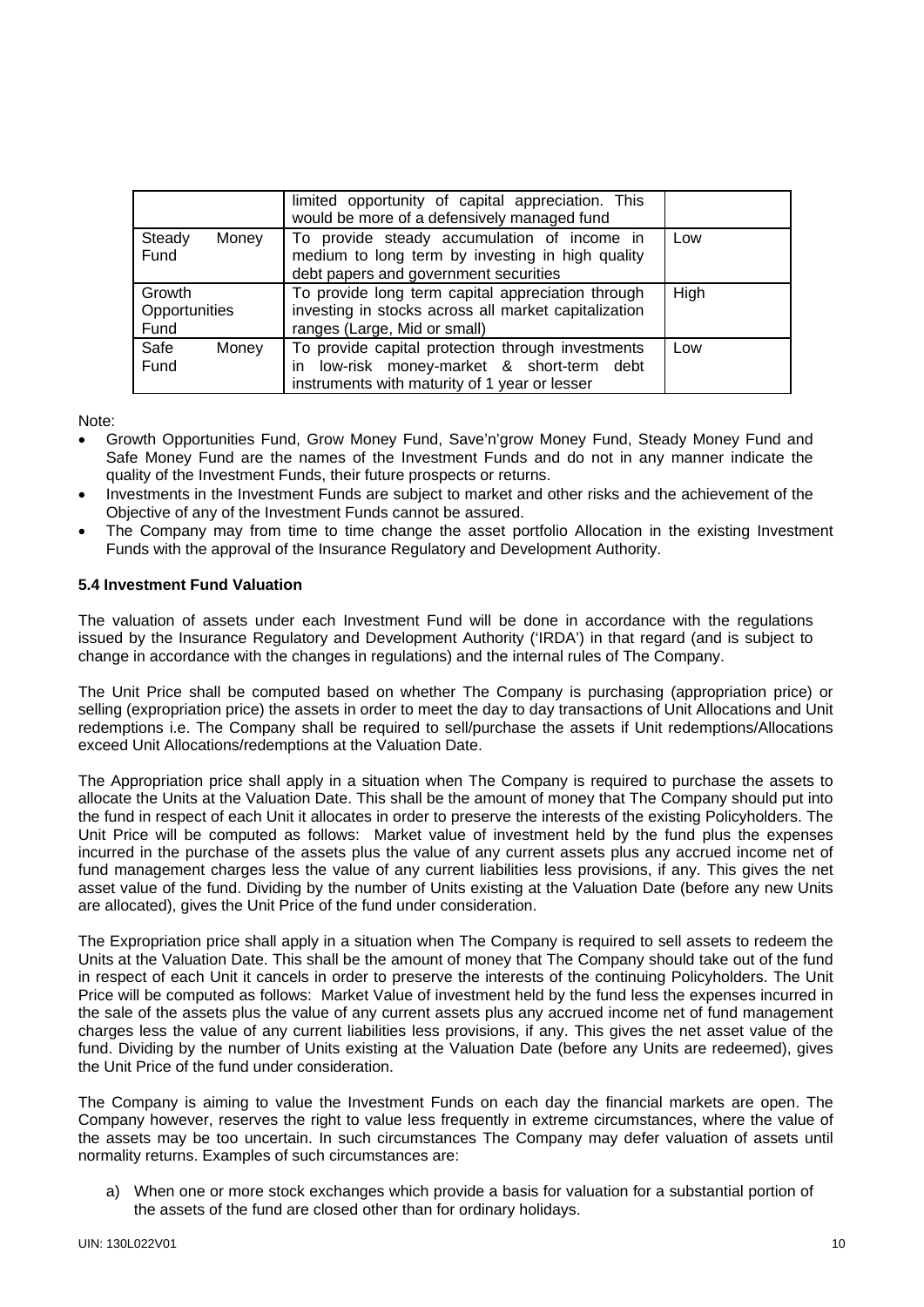- b) When, as a result of political, economic, monetary or any circumstances out of the control of The Company, the disposal of the assets of the Investment Fund are not reasonable or would not reasonably be practicable without being detrimental to the interests of the remaining Policyholders invested in the Investment Fund;
- c) During periods of extreme volatility of markets during which surrenders and Switches would, in the opinion of The Company, be detrimental to the interests of the existing Policyholders invested in the Investment Fund;
- d) In case of natural calamities, strikes, war, civil unrest, riots and bandhs;
- e) In event of any force majeure or disaster that affects our normal functioning;
- f) If so desired by the Insurance Regulatory and Development Authority.

#### **5.5 Investment Fund Addition**

The Company may from time to time create and add new Investment Funds with different fees/ charges with the approval of the Insurance Regulatory and Development Authority and consequently, new Investment Funds may be made available to You. All provisions of the Policy will apply to such new Investment Funds unless stated otherwise.

## **5.6 Investment Fund Closure**

The Company reserves the right to close any Investment Fund at any time by giving a three month written notice of its intention to close an Investment Fund and from the date of such closure The Company will cease to create or cancel Units in the said Investment Fund ('Closing Investment Fund'). Closure of an Investment Fund will be on the happening of an event which in the sole opinion of The Company requires the said Investment Fund to be closed and such closure of an Investment Fund shall be subject to prior approval of Insurance Regulatory and Development Authority. The Company will require the Policyholder who has invested in the Closing Investment Fund to replace it with another Investment Fund/s ('Replacing Investment Fund') in the form specified by The Company and before the date specified in the written notice of The Company. Upon receiving Your notification, Units in the Closing Investment Fund allocated to this Policy will be cancelled on the last Valuation Date of the Closing Investment Fund. The Company will replace the Closing Investment Fund with the Replacing Investment Fund/s chosen by You, by creating Units in the Replacing Investment Fund/s, with proceeds from the cancellation of Units in the Closing Investment Fund on the last Valuation Date of the Closing Investment Fund.

If The Company has not received valid notification from You for modification of Your Investment Fund Allocation by the time of closure of the Investment Fund, The Company will:

 • Switch Your funds from the Closing Investment Fund to the most conservative Investment Fund then available; and

 • change Your Investment Fund Allocation in such a way that the percentage allocated to the Closing Investment Fund is added to the percentage allocated to the most conservative Investment Fund option then available. Currently the most conservative Investment Fund option is Safe Money Fund. The Company would however declare the most conservative Investment Fund option from time to time depending upon its then current Investment profile.

#### **5.7 Switch amongst Investment Funds**

You can apply for Switch of Your Investment Fund/s from one Investment Fund to another through a Switch Application Form specified by The Company. The facility of Switch would be subject to the administrative rules of The Company, existing at the time of Your Switch application. Switch of funds will be effected at a Unit Price declared on the date Your Switch application is received and accepted by The Company before 3.00 p.m. and on the next day's Unit Price declared if The application is received and accepted at The Company after 3.00 p.m. You are entitled to make four Switches per Policy Year free of charge. Every additional Switch in a Policy Year would be subject to a charge as mentioned in Section 7. Unutilized Switches of any Policy Year cannot be carried forward to the succeeding Policy Years. The minimum amount of a Switch transaction should be Rs.2,500.

Switch among Investment Funds is not allowed during the Reinstatement period of the Policy.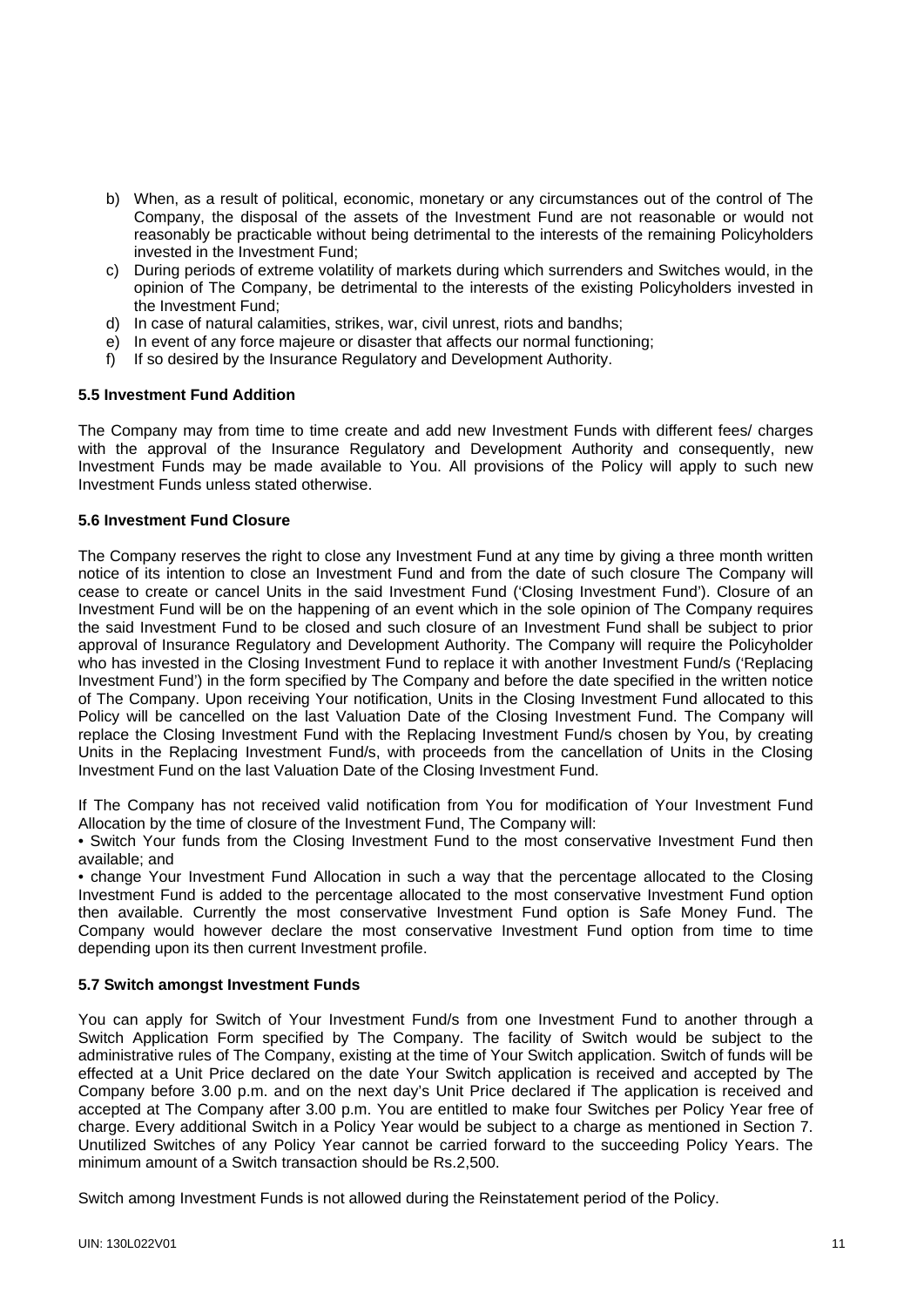## **5.8 Risks of investments**

Investments in any of the Investment Funds are subject to the following, amongst other risks:

- The premium paid in Unit Linked Insurance policies are subject to investment risks associated with capital markets and the NAVs of the units may go up or down based on the performance of the fund and factors influencing the capital market and the insured is responsible for his/her decisions.
- The past performance of these or other Investment Funds of The Company do not indicate the future performance of these Investment Funds.
- The investment risk in investment portfolio is borne by the Policyholder.

# **SECTION 6: UNITS**

#### **6.1 Creation of Units**

The Units shall be created based on the Unit Price.

Units will be created in the Investment Fund/s on receipt by The Company of the premium alongwith a local cheque/demand draft payable at par at the place where the premium/application for Switch is received on the following basis:

- The same day's closing Unit Price shall be applicable if received by 3.00 p.m.
- The next day's closing Unit Price shall be applicable if received after 3.00 p.m.

In respect of premiums received with outstation cheques/demand drafts at the place where the premium is received, the closing Unit Price of the day on which cheques/demand draft is realized shall be applicable.

However units for the first premium shall be allocated on the day the proposal is accepted and results into a policy by adjustment of proposal deposit towards premium.

In case the premium is paid in advance, Units will be created only on the due date. No interest shall be payable on premium paid in advance.

#### **6.2 Cancellation of Units**

Units will be cancelled from the Investment Funds, wherein an application (including claims, surrender, Policy closure, Switch request, partial withdrawal) is received by The Company:

- By 3.00 p.m., at the same day's closing Unit Price shall be applicable.
- After 3.00 p.m., at the next day's closing Unit Price shall be applicable.

Under extraordinary circumstances, such as extreme volatility of the value of the investments of the Investment Funds the Company may delay cancellation of Units from an Investment Fund if it is necessary to do so in order to maintain fairness and equity between Policyholders remaining in that Investment Fund and the Policyholders leaving that Investment Fund. Where this applies, The Company may delay cancellation of all or part of the Investment Funds for upto 30 days. If The Company delays the cancellation, The Company will use the Unit Prices that apply on the day on which the cancellation actually takes place.

## **SECTION 7: POLICY CHARGES**

#### **7.1 Premium Allocation Charge**

The Premium Allocation Charge is a charge levied at the time of receipt of premium. This charge is recovered as a percentage of the Annualised Regular Premium of the basic plan received by The Company. This charge is applied as per the following matrix depending upon the Policy Year:

| <b>Policy Year</b> | % of Annualised Regular Premium |
|--------------------|---------------------------------|
| 4 St               | 50%                             |
| nd<br>rd<br>and 3  | 15%                             |
| and 5              | 7.5%                            |
| onwards            | $0\%$                           |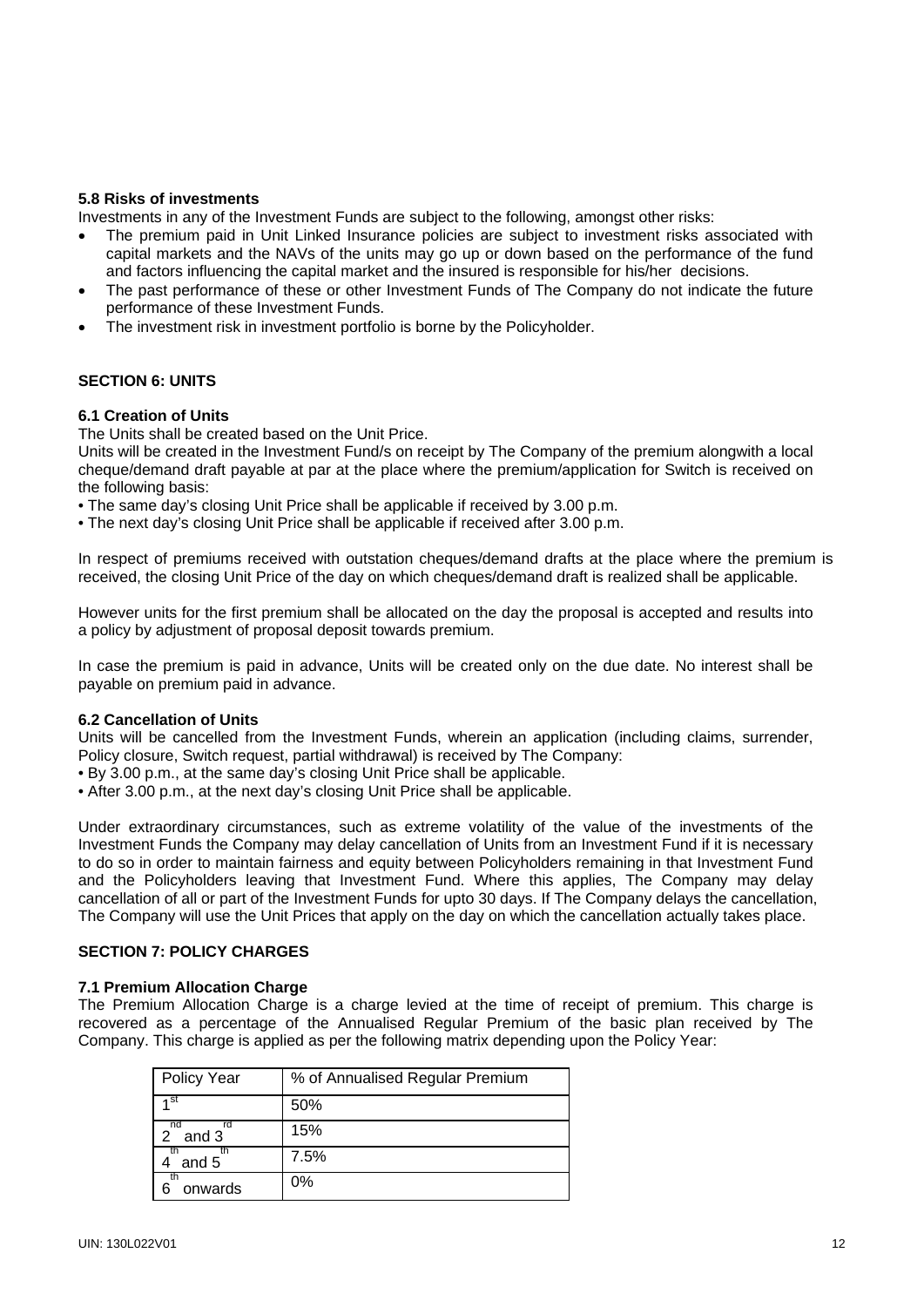The balance known as Allocation amount is utilised to purchase Units for Policy in accordance with the Investment Fund Allocation mentioned by You.

The Premium Allocation Charge for a Top Up Premium is 1.5%.

Service tax including cess and surcharge will be applicable on Premium Allocation Charge as per the prevailing rates and will be deducted from the Annualised Regular Premium/Top Up Premium.

## **7.2 Policy Administration Charge**

The Policy Administration Charge will be deducted by cancellation of Units at the prevailing Unit Price on the corresponding Policy Date in each Policy Month.

The current policy administration charge is:

| Premium payment mode | <b>Policy Administration Charge</b> |
|----------------------|-------------------------------------|
| Annual & Semi-Annual | Rs 55 per month                     |
| Monthly              | Rs 70 per month                     |

This charge will increase by 5% compounded every calendar year on 1st June starting from calendar year 2010.

The increase in Policy Administration Charge will be effective from the policy date in the policy month falling immediately after the date of increase.

Service tax including cess and surcharge will be applicable on the Policy Administration Charge as per the prevailing rates and will be deducted from the Units.

#### **7.3 Fund Management Charge**

The Fund Management Charge is levied at the time of computation of Unit Price and is levied according to the following table.

| <b>Fund</b>                      | <b>Fund Management Charge</b><br>(as a % of Fund Value) |
|----------------------------------|---------------------------------------------------------|
| Safe Money Fund                  | 1.00% pa                                                |
| <b>Steady Money Fund</b>         | 1.00% pa                                                |
| Save'n'Grow money Fund           | 1.25% pa                                                |
| <b>Grow money Fund</b>           | 1.50% pa                                                |
| <b>Growth Opportunities Fund</b> | 1.75% pa                                                |

Fund Mangement Charge will be charged by adjustment of the Units Prices on each Valuation Date.

Service tax including cess and surcharge will be applicable on the Fund Management Charge as per the prevailing rates and will be levied at the time of computation of Unit Price and adjusted in the Unit Price calculation.

This charge shall not exceed the rates mentioned below.

| <b>Fund</b>                      | <b>Management</b><br><b>Fund</b><br>Charge (p.a) |
|----------------------------------|--------------------------------------------------|
| <b>Growth Opportunities Fund</b> | 2.50%                                            |
| Grow Money Fund                  | 2.50%                                            |
| Save'n'grow Money Fund           | 2.00%                                            |
| <b>Steady Money Fund</b>         | 1.75%                                            |
| Safe Money Fund                  | 1.75%                                            |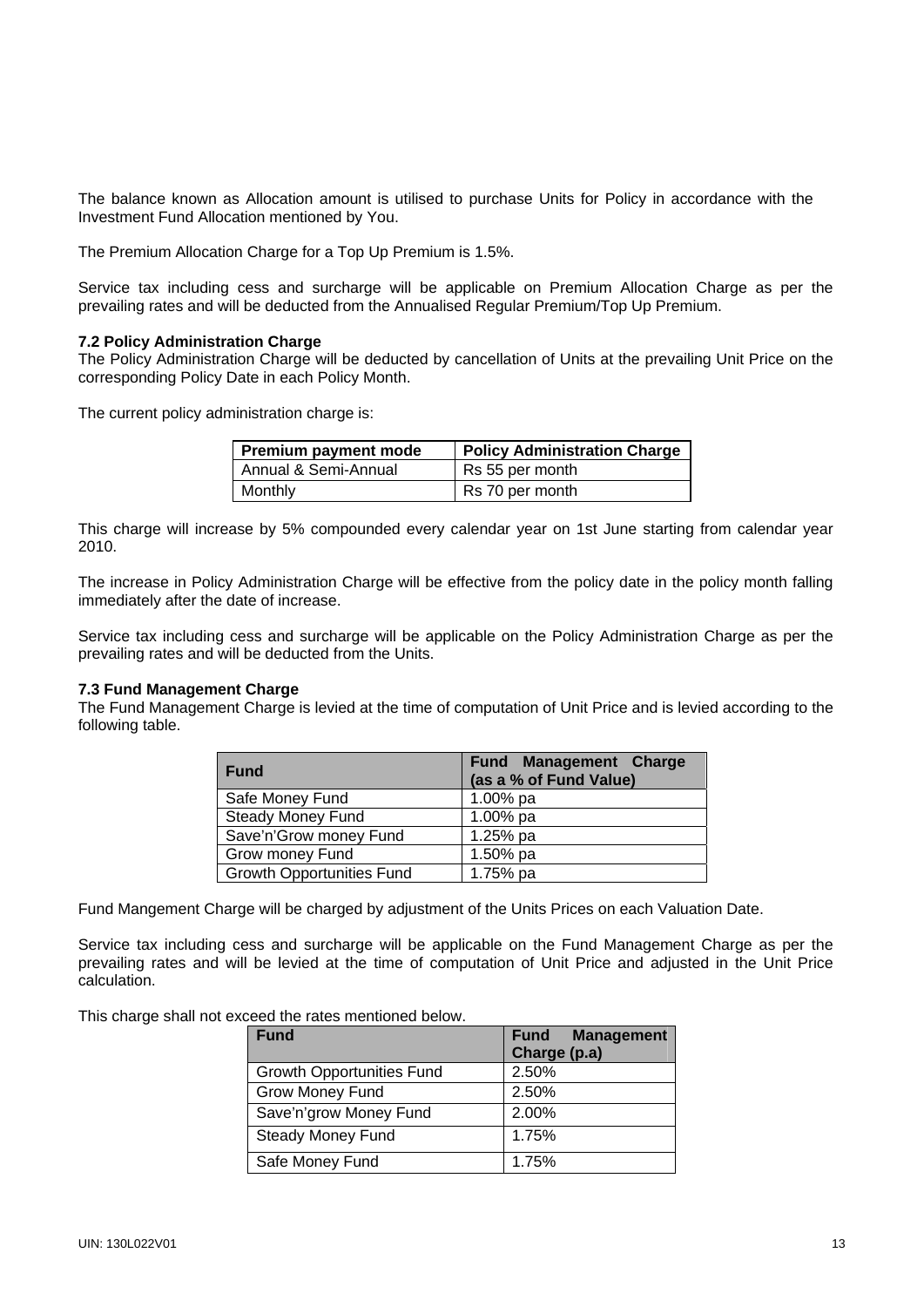# **7.4 Mortality Charge**

This charge is levied to provide You the life insurance benefit. This charge is applied on the Sum at Risk (as defined below) and is deducted proportionately by cancellation of Units at the prevailing Unit Price on the corresponding Policy Date in each Policy Month.

Sum at Risk for Option 1 Level Death Benefit is defined as the higher of Sum Assured over the Policy Fund Value

Sum at Risk for Option 2 Increasing Death Benefit is defined as the Sum Assured.

Age **Mortality Charge** - Male **Mortality Charge** -Female Age **Mortality Charge** – Male **Mortality Charge**  $-Female$  Age **Mortality Charge** - Male **Mortality Charge** -Female Age **Mortality Charge** - Male **Mortality Charge** -Female 5 1.01 1.01 24 2.27 2.12 43 4.11 3.45 62 22.53 16.82 6 0.99 1.01 25 2.30 2.18 44 4.50 3.66 63 24.96 18.46 7 1.01 1.01 26 2.33 2.23 45 4.96 3.86 64 27.65 20.36 8 1.01 1.01 27 2.35 2.27 46 5.49 4.11 65 29.80 22.53 9 | 0.99 | 0.99 | 28 | 2.36 | 2.30 | 47 | 6.10 | 4.50 | 66 | 32.49 | 24.96 10 1.05 1.01 29 2.36 2.33 48 6.78 4.96 67 36.59 27.65 11 1.24 1.01 30 2.36 2.35 49 7.54 5.49 68 41.13 29.80 12 1.49 0.99 31 2.40 2.36 50 8.37 6.10 69 46.15 32.49 13 | 1.53 | 1.05 | 32 | 2.40 | 2.36 | 51 | 9.96 | 6.78 | 70 | 51.69 | 36.59 14 1.67 1.24 33 2.44 2.36 52 11.01 7.54 71 57.81 41.13 15 1.79 1.49 34 2.54 2.40 53 12.15 8.37 72 64.54 46.15 16 | 1.90 | 1.53 | 35 | 2.66 | 2.40 | 54 | 13.36 | 9.96 | 73 | 71.94 | 51.69 17 2.01 1.67 36 2.76 2.44 55 14.66 11.01 74 80.06 57.81 18 2.06 1.79 37 2.88 2.54 56 13.26 12.15 75 88.97 64.54 19 2.15 1.90 38 3.02 2.66 57 14.33 13.36 76 98.71 71.94 20 2.11 2.01 39 3.19 2.76 58 15.44 14.66 77 109.36 80.06 21 2.12 2.06 40 3.45 2.88 59 16.82 13.26 78 120.98 88.97 22 2.18 2.15 41 3.66 3.02 60 18.46 14.33 79 133.63 98.71 23 2.23 2.11 42 3.86 3.19 61 20.36 15.44 80 147.39 109.36

The annual Mortality Charge per thousand rupees of Sum at Risk for all Ages of is as follows:

These rates in the above table are guaranteed to remain the same during the Policy Benefit Period. Service tax including cess and surcharge will be applicable as per the prevailing rates.

# **7.5 Surrender Charge**

The Surrender Charge to be levied may vary based on the duration of the Policy and are levied as a percentage of the Policy Fund Value, at the time of surrender. The Surrender Charges are as follows:

| Year           | Surrender |
|----------------|-----------|
|                | Charge    |
|                | 91%       |
| $\mathfrak{p}$ | 60%       |
| 3              | 40%       |
| 4              | 5%        |
| 5              | 3%        |
| 6              | 0%        |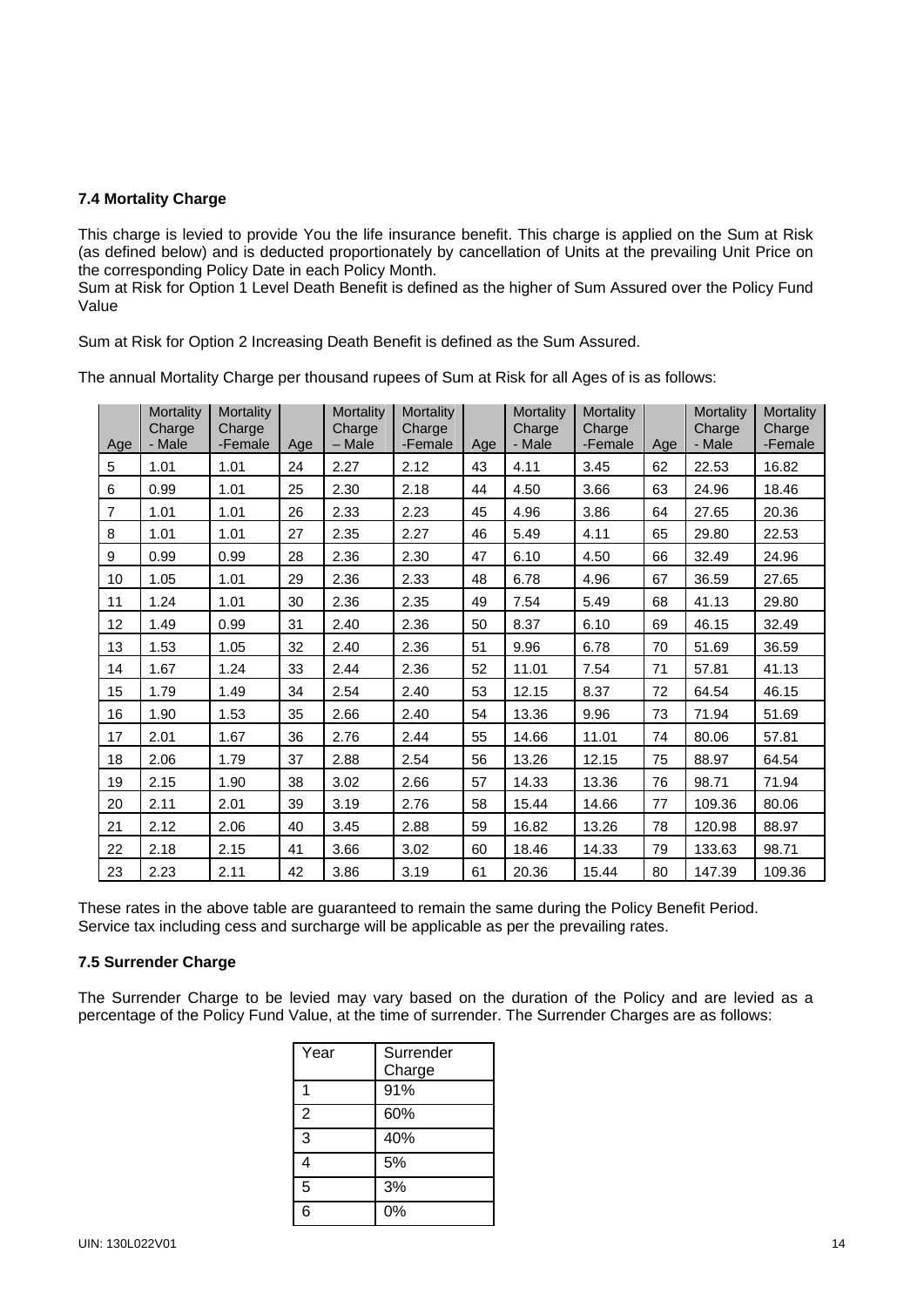Service tax including cess and surcharge will be applicable on the Surrender Charge as per the prevailing rates (only at the time of surrender of the Policy) and will be deducted from the Policy Fund Value on the date when Surrender Value is paid

## **7.6 Switch Charge**

Four Switches amongst Investment Funds are free of charge per Policy Year. Every additional Switch in a Policy Year would be subject to a charge which is currently at Rs.100/per Switch; the same shall however not exceed Rs.300/per Switch. Service tax including cess and surcharge will be applicable on the Switch Charge as per the prevailing rates.

#### **SECTION 8: TERMINATION OF THE POLICY**

The Policy will terminate on the earliest of the following:

- The date The Company receives Your application for Surrender of the Policy;
- The Maturity Date of the Policy, as per Section 3.2;
- The date of intimation of the death of the Life Insured:
- The date of happening of the event/s as mentioned in Section 4.4:

## **SECTION 9: OTHER PROVISIONS**

#### **9.1 Taxation**

The tax benefits on the Policy would be as per the prevailing provisions of the tax laws in India. If required by the relevant legislations prevailing from time to time, The Company will withhold taxes from the benefits payable under the Policy.

The Company reserves the right to recover statutory levies including service tax by way of adjustment of the premiums paid by You or make necessary recoveries from the Policy Fund Value. As per the current laws, service tax including cess and surcharge at prevailing rates will be levied on all charges and any amount that is not allocated to Investment Funds in this Policy.

#### **9.2 Currency and Place of Payment**

All payments to or by The Company will be in Indian rupees and shall be in accordance with the prevailing Exchange Control regulations and other relevant laws of India.

## **9.3 Unit Statement**

Unit Statement is a statement of Units held under the Policy and shall be issued on every Policy Anniversary Date and as and when transactions such as Switch of Investment Funds, Top Up Premium or Partial Withdrawal are affected.

#### **9.4 Customer Service**

You can seek clarification or assistance on the Policy from the following:

- The Agent from whom the Policy was bought
- The Customer Service Representative of The Company at toll free no. 1800 102 4444
- SMS "SERVICE" to 56677
- Email: service@bharti-axalife.com
- Mail to: Customer Service
	- Bharti AXA Life Insurance Company Ltd.
	- Unit no 601 & 602, 6th floor Raheja Titanium,
	- Off Western Express Highway,
	- Goregaon (E), Mumbai-400 063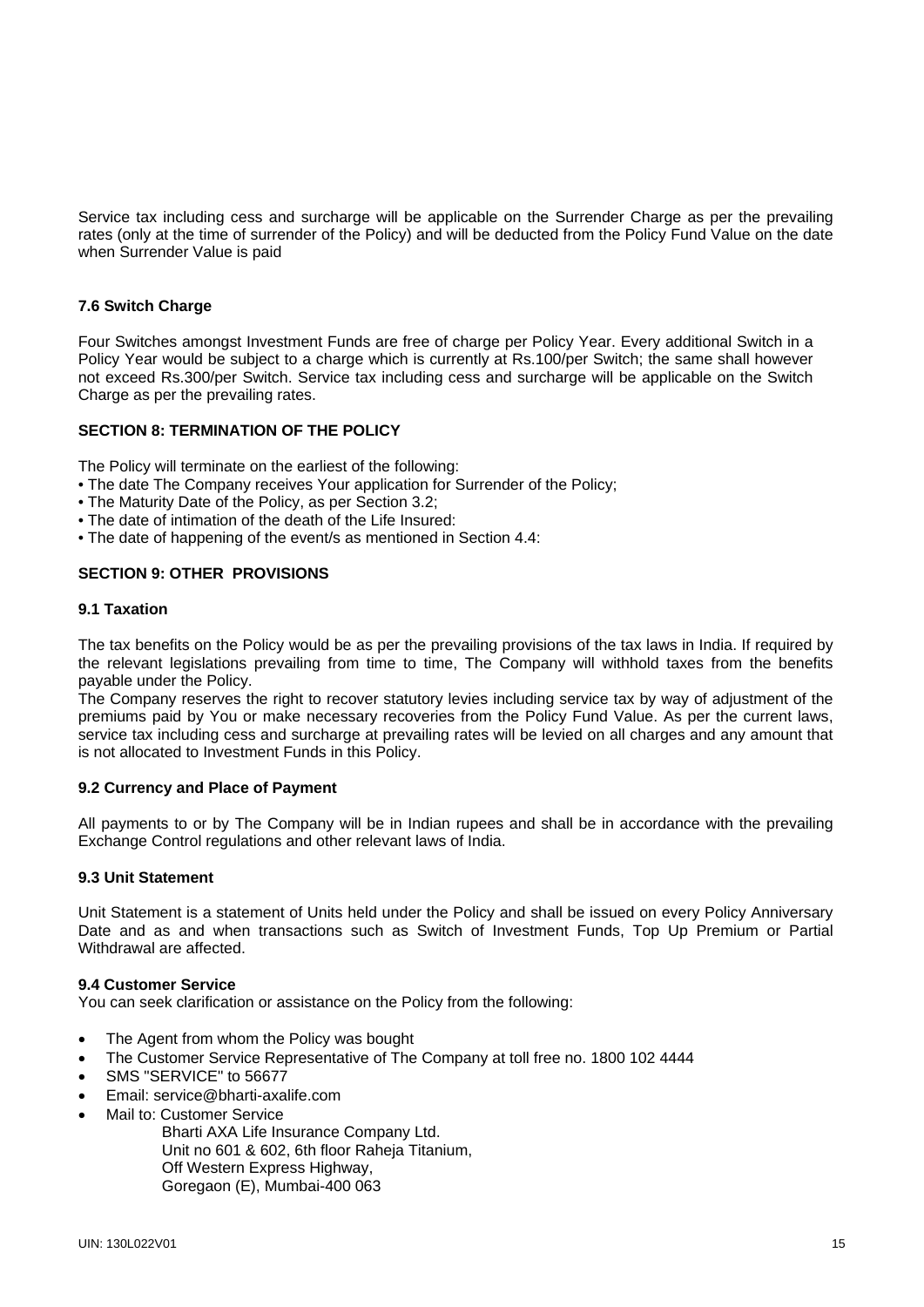#### **9.5 Grievance Redressal**

1. In case you have any query or complaint/grievance, you may approach our office at the following address:

Bharti AXA Life Insurance Company Ltd. Unit No. 601 & 602, 6th floor, Raheja Titanium, Off Western Express Highway, Goregaon (E), Mumbai-400 063

 Contact No: Toll Free no.: 1800 102 4444 Email ID: complaints.unit@bharti-axalife.com www.bharti-axalife.com

2. In case you are not satisfied with the decision of the above office, or have not received any response within 10 days, you may contact the following official for resolution:

Complaint Redressal Officer

 Contact No: Toll Free no.: 1800 102 4444 Email ID: [cro@bharti-axalife.com](mailto:cro@bharti-axalife.com)

- 3. In case you are not satisfied with the decision/resolution of the Company, you may approach the Insurance Ombudsman at the address given below if your grievance pertains to:
	- Insurance claim that has been rejected or dispute of a claim on legal construction of the policy
	- Delay in settlement of claim
	- Dispute with regard to premium
	- Non-receipt of your insurance document

Address of the Insurance Ombudsman:

Office of the Insurance Ombudsman, Jeevan Seva Annexe, 3<sup>rd</sup> Floor, S.V.Road, Santacruz (W), MUMBAI – 400 054

 Contact No: 022 - 26106928 Email ID: [ombudsman@vsnl.net](mailto:ombudsman@vsnl.net)

- 4. The complaint should be made in writing duly signed by the complainant or by his legal heirs with full details of the complaint and the contact information of complainant.
- 5. As per provision 13(3)of the Redressal of Public Grievances Rules 1998, the complaint to the Ombudsman can be made
	- only if the grievance has been rejected by the Grievance Redressal Machinery of the Insurer
	- within a period of one year from the date of rejection by the insurer
	- if it is not simultaneously under any litigation.
- A detailed list of all ombudsmen is also mentioned below:

| Office of the<br>Ombudsman | Name of the<br><b>Ombudsmen</b> | <b>Contact Details</b>                                                                                                                                                 | <b>Areas of Jurisdiction</b>                             |
|----------------------------|---------------------------------|------------------------------------------------------------------------------------------------------------------------------------------------------------------------|----------------------------------------------------------|
| AHMEDABAD                  | Shri Amitabh                    | Insurance Ombudsman<br>Office of the Insurance Ombudsman<br>2 nd floor, Ambica House<br>Nr. C.U.Shah College<br>5, Navyug Colony, Ashram Road,<br>IAHMEDABAD - 380 014 | Gujarat, UT of Dadra &<br>Nagar Haveli, Daman and<br>Diu |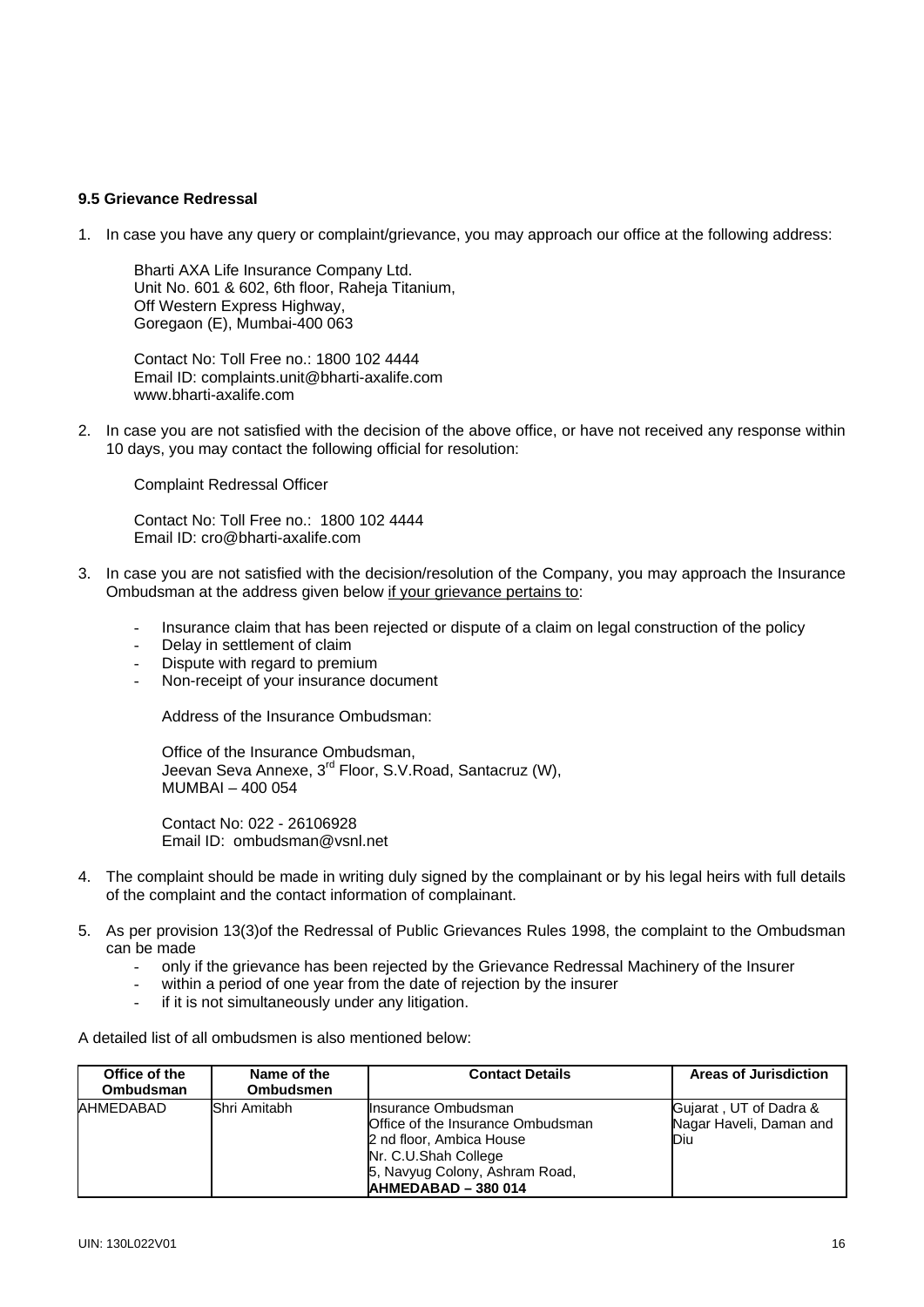|                     |                             | Tel.079- 27546150                                                               |                                         |
|---------------------|-----------------------------|---------------------------------------------------------------------------------|-----------------------------------------|
|                     |                             | Fax:079-27546142                                                                |                                         |
| <b>BHOPAL</b>       | Shri N.A.Khan               | E-mail:insombahd@rediffmail.com<br>Insurance Ombudsman                          | Madhya Pradesh &                        |
|                     |                             | Office of the Insurance Ombudsman                                               | Chhattisgarh                            |
|                     |                             | Janak Vihar Complex, 2 nd floor                                                 |                                         |
|                     |                             | Malviya Nagar,                                                                  |                                         |
|                     |                             | <b>BHOPAL</b>                                                                   |                                         |
|                     |                             |                                                                                 |                                         |
|                     |                             | Tel. 0755-2769201/02 Fax:0755-2769203                                           |                                         |
|                     |                             | E-mail: bimalokpalbhopal@airtelbroadband.in                                     |                                         |
| <b>BHUBANESHWAR</b> | Shri S.K.Dhal               | Insurance Ombudsman                                                             | Orissa                                  |
|                     |                             | Office of the Insurance Ombudsman                                               |                                         |
|                     |                             | 62, Forest Park<br>BHUBANESHWAR-751009                                          |                                         |
|                     |                             |                                                                                 |                                         |
|                     |                             |                                                                                 |                                         |
|                     |                             | Tel.0674-2596461(Direct)<br>Secretary No.:0674-2596455                          |                                         |
|                     |                             | Tele Fax - 0674-2596429                                                         |                                         |
|                     |                             | E-mail: ioobbsr@dataone.in                                                      |                                         |
| <b>CHANDIGARH</b>   | Shri K.M.Chadha             | Insurance Ombudsman                                                             | Punjab, Haryana,                        |
|                     |                             | Office of the Insurance Ombudsman S.C.O.                                        | Himachal Pradesh, Jammu                 |
|                     |                             | No.101, 102 & 103 2 nd floor, Batra Building                                    | & Kashmir, UT of                        |
|                     |                             | Sector 17-D,                                                                    | Chandigarh                              |
|                     |                             | CHANDIGARH - 160 017                                                            |                                         |
|                     |                             |                                                                                 |                                         |
|                     |                             | Tel.: 0172-2706196<br>Fax: 0172-2708274                                         |                                         |
|                     |                             | E-mail: ombchd@yahoo.co.in                                                      |                                         |
| <b>CHENNAI</b>      | Shri K.Sridhar              | Insurance Ombudsman                                                             | Tamil Nadu, UT-                         |
|                     |                             | Office of the Insurance Ombudsman                                               | Pondicherry Town and                    |
|                     |                             | Fatima Akhtar Court, 4th floor, 453 (old 312)                                   | Karaikal (which are part of             |
|                     |                             | Anna Salai, Teynampet,                                                          | UT of Pondicherry)                      |
|                     |                             | <b>CHENNAI-600018</b>                                                           |                                         |
|                     |                             |                                                                                 |                                         |
|                     |                             | Tel. 044-24333678<br>Fax: 044-24333664                                          |                                         |
|                     |                             | E-mail: insombud@md4.vsnl.net.in                                                |                                         |
| <b>NEW DELHI</b>    | Sri P.K.Mishra              | Insurance Ombudsman                                                             | Delhi & Rajashthan                      |
|                     |                             | Office of the Insurance Ombudsman                                               |                                         |
|                     |                             | 2/2 A, Universal Insurance Bldg. Asaf Ali Road                                  |                                         |
|                     |                             | <b>NEW DELHI - 110 002</b>                                                      |                                         |
|                     |                             |                                                                                 |                                         |
|                     |                             | Tel. 011-23239611                                                               |                                         |
|                     |                             | Fax: 011-23230858                                                               |                                         |
|                     |                             | E-mail: iobdelraj@rediffmail.com                                                |                                         |
| <b>GUWAHATI</b>     | Shri Sarat Chandra<br>Sarma | Insurance Ombudsman<br>Office of the Insurance Ombudsman                        | Assam, Meghalaya,                       |
|                     |                             | Jeevan Nivesh, 5th floor                                                        | Manipur, Mizoram,<br>Arunachal Pradesh, |
|                     |                             | Nr. Panbazar Overbridge, S.S. Road                                              | Nagaland and Tripura                    |
|                     |                             | <b>GUWAHATI-781001</b>                                                          |                                         |
|                     |                             |                                                                                 |                                         |
|                     |                             | Tel. : 0361-2131307 Fax:0361-2732937                                            |                                         |
|                     |                             | E-mail: omb_ghy@sify.com                                                        |                                         |
| <b>HYDERABAD</b>    | Shri P.A.Chowdary           | Insurance Ombudsman                                                             | Andhra Pradesh, Karnataka               |
|                     |                             | Office of the Insurance Ombudsman                                               | and UT of Yanam - a part                |
|                     |                             | 6-2-46, 1 st floor, Moin Court Lane<br>Opp. Saleem Function Palace, A.C.Guards, | of the UT of Pondicherry                |
|                     |                             | Lakdi-Ka-Pool                                                                   |                                         |
|                     |                             | HYDERABAD - 500 004                                                             |                                         |